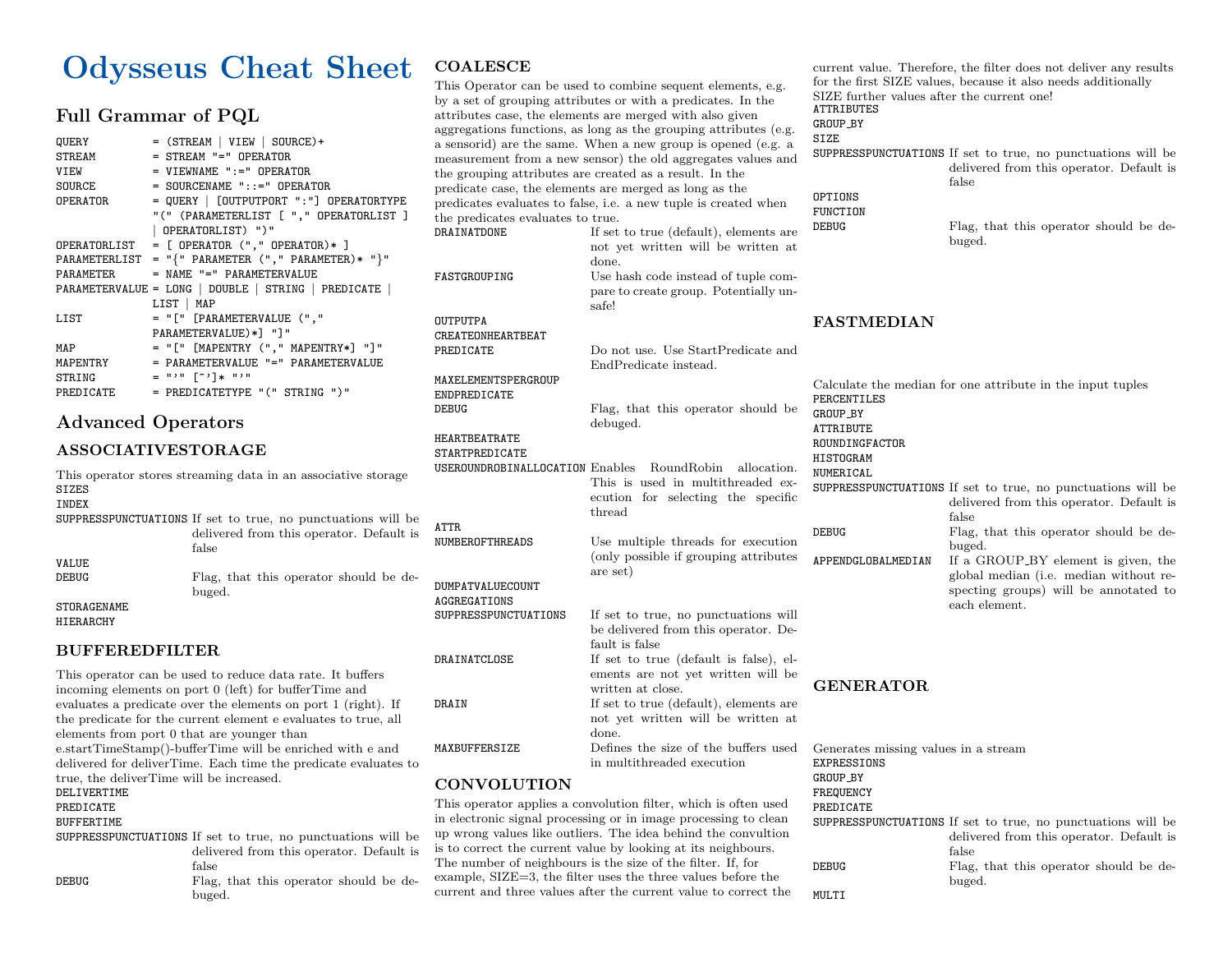|                                           |                                                                                       | <b>ATTRIBUTE</b>                                   | Select from all elements of a window on with the given method<br>Attribute on which the method is eval-<br>uated | Aggretations on input AttributeIn<br>Avg, Sum and grouping.<br>EVAL_BEFORE_REMOVE_OUTDATING |                            |
|-------------------------------------------|---------------------------------------------------------------------------------------|----------------------------------------------------|------------------------------------------------------------------------------------------------------------------|---------------------------------------------------------------------------------------------|----------------------------|
|                                           |                                                                                       | METHOD                                             | Method to use (MIN, MAX, LAST,<br>FIRST)                                                                         | GROUP_BY<br>EVAL_AT_DONE                                                                    |                            |
|                                           |                                                                                       |                                                    | SUPPRESSPUNCTUATIONS If set to true, no punctuations will be<br>delivered from this operator. Default is         | AGGREGATIONS<br>EVAL_AT_NEW_ELEMENT                                                         |                            |
|                                           |                                                                                       | <b>DEBUG</b>                                       | false<br>Flag, that this operator should be de-<br>buged.                                                        | SUPPRESSPUNCTUATIONS                                                                        | If<br>W.<br>er             |
| Calculate the top k elements of the input |                                                                                       | <b>UDO</b>                                         |                                                                                                                  | OUTPUT_ONLY_CHANGES                                                                         |                            |
| FASTGROUPING                              | Use hash code instead of tuple com-<br>pare to create group. Potentially<br>unsafe!   | Calls a user defined operator<br><b>ATTRIBUTES</b> |                                                                                                                  | <b>DEBUG</b><br>EVAL_AT_OUTDATING                                                           | F<br>$b\epsilon$           |
| GROUP_BY                                  |                                                                                       | INIT                                               |                                                                                                                  | <b>COMMAND</b>                                                                              |                            |
|                                           | TRIGGERONLYBYPUNCTUATION If set to true, output is only gener-                        | CLASS                                              | SUPPRESSPUNCTUATIONS If set to true, no punctuations will be                                                     | This operator executes commands                                                             |                            |
| RECALCSCORE                               | ated when punctuation arrives.<br>Sometime the score for an elements                  |                                                    | delivered from this operator. Default is                                                                         | services.                                                                                   |                            |
|                                           | depends on state information. Set                                                     |                                                    | false                                                                                                            | COMMANDEXPRESSION                                                                           | Expression                 |
|                                           | recalcScore to true to update for<br>each (!) stored element every time               | DEBUG                                              | Flag, that this operator should be de-<br>buged.                                                                 | SUPPRESSPUNCTUATIONS If set to t                                                            | attribute o<br>delivered f |
|                                           | a new output is triggered.<br>The number of elements to sort                          | <b>Base Operators</b>                              |                                                                                                                  |                                                                                             | false                      |
| K<br>SCORINGFUNCTION                      | The scoring function for ordering                                                     | <b>AGGREGATE</b>                                   |                                                                                                                  | <b>DEBUG</b>                                                                                | Flag, that                 |
| TEARDOWNFUNCTION                          | This function is called for every in-                                                 |                                                    | Aggretations on attributes e.g Min, Max, Count, Avg, Sum                                                         |                                                                                             | buged.                     |
|                                           | put element after calculating the                                                     | and grouping.                                      |                                                                                                                  | <b>DIFFERENCE</b>                                                                           |                            |
| CLEANUPPREDICATE                          | score.<br>This (optional) predicate is used to<br>clean up the state after processing | DRAINATDONE                                        | If set to true (default), elements are<br>not yet written will be written at<br>done.                            | This operator calculates the differ<br>SUPPRESSPUNCTUATIONS If set to t                     | delivered f                |
| TRIGGERBYPUNCTUATION                      | the input.<br>If set to true, output is only gener-                                   | FASTGROUPING                                       | Use hash code instead of tuple com-<br>pare to create group. Potentially un-                                     | <b>DEBUG</b>                                                                                | false<br>Flag, that        |
|                                           | ated when punctuation arrives.                                                        |                                                    | safe!                                                                                                            |                                                                                             | buged.                     |
| DEBUG                                     | Flag, that this operator should be<br>debuged.                                        | GROUP_BY<br><b>OUTPUTPA</b>                        |                                                                                                                  | <b>DISTINCT</b>                                                                             |                            |
| SETUPFUNCTION                             | This function is called for every in-                                                 | <b>DEBUG</b>                                       | Flag, that this operator should be                                                                               | This operator removes duplicates.                                                           |                            |
|                                           | put element before calculating the<br>score.                                          | USEROUNDROBINALLOCATION Enables                    | debuged.<br>RoundRobin allocation.                                                                               | SUPPRESSPUNCTUATIONS If set to t                                                            | delivered f                |
| TIEWITHTIMESTAMP                          | If two elements have the same                                                         |                                                    | This is used in multithreaded ex-                                                                                |                                                                                             | false                      |
|                                           | score, this value can be used to de-<br>fine an order by time stamps. (De-            |                                                    | ecution for selecting the specific<br>thread                                                                     | <b>DEBUG</b>                                                                                | Flag, that<br>buged.       |
| DESCENDING                                | fault is false)<br>Sort descending (default is true)                                  | NUMBEROFTHREADS                                    | Use multiple threads for execution<br>(only possible if grouping attributes)                                     | <b>DUPLICATEELIMINAT</b>                                                                    |                            |
| PRESCOREFUNCTION                          | This function be will called on the                                                   |                                                    | are set)                                                                                                         | Removes duplicates (Depending o                                                             |                            |
|                                           | input before each element is scored.<br>Typically used in case where recalc-          | DUMPATVALUECOUNT<br>AGGREGATIONS                   |                                                                                                                  | SUPPRESSPUNCTUATIONS If set to t                                                            | delivered f                |
|                                           | Score is set to true.                                                                 | SUPPRESSPUNCTUATIONS                               | If set to true, no punctuations will                                                                             |                                                                                             | false                      |
| SUPPRESSPUNCTUATIONS                      | If set to true, no punctuations will<br>be delivered from this operator.              |                                                    | be delivered from this operator. De-<br>fault is false                                                           | <b>DEBUG</b>                                                                                | Flag, that<br>buged.       |
| SUPPRESSDUPLICATES                        | Default is false<br>If set to true (default), output is                               | DRAINATCLOSE                                       | If set to true (default is false), el-<br>ements are not yet written will be                                     | <b>EXISTENCE</b>                                                                            |                            |
|                                           | only generated when a new top k                                                       |                                                    | written at close.                                                                                                | This operator tests an existence p                                                          |                            |
|                                           | set is available                                                                      | DRAIN                                              | If set to true (default), elements are                                                                           | with the type EXISTS (semi join)                                                            |                            |
| UNIQUEATTRIBUTES                          |                                                                                       |                                                    | not yet written will be written at                                                                               | semi join). The predicates can be<br>element from the first input and t                     |                            |
| ADDSCORE                                  | If set to true, the score value will<br>be added to each output element               | MAXBUFFERSIZE                                      | done.<br>Defines the size of the buffers used                                                                    | All elements in the first input for                                                         |                            |
|                                           | in the top k list. Default is false.                                                  |                                                    | in multithreaded execution                                                                                       | the second input that fulfills the p                                                        |                            |

TUPLEAGGREGATE

#### AGGREGATION

|                              | Aggretations on inputAttributeIndices e.g Min, Max, Count,                                     |
|------------------------------|------------------------------------------------------------------------------------------------|
| Avg, Sum and grouping.       |                                                                                                |
| EVAL_BEFORE_REMOVE_OUTDATING |                                                                                                |
| GROUP_BY                     |                                                                                                |
| EVAL_AT_DONE                 |                                                                                                |
| AGGREGATIONS                 |                                                                                                |
| EVAL_AT_NEW_ELEMENT          |                                                                                                |
| SUPPRESSPUNCTUATIONS         | If set to true, no punctuations<br>will be delivered from this op-<br>erator. Default is false |
| OUTPUT_ONLY_CHANGES          |                                                                                                |
| DEBUG                        | Flag, that this operator should                                                                |
|                              | be debuged.                                                                                    |
| EVAL_AT_OUTDATING            |                                                                                                |
| <b>COMMAND</b>               |                                                                                                |
| services.                    | This operator executes commands on other operators or                                          |
| COMMANDEXPRESSION            | Expression for the commands, e.g. an                                                           |
|                              | attribute or a string                                                                          |
|                              | SUPPRESSPUNCTUATIONS If set to true, no punctuations will be                                   |
|                              | delivered from this operator. Default is                                                       |
|                              | false                                                                                          |
| DEBUG                        | Flag, that this operator should be de-                                                         |
|                              | buged.                                                                                         |
| <b>DIFFERENCE</b>            |                                                                                                |

rence between two input sets. true, no punctuations will be

|       | ourrhead unclusive in set to thee, no punctuations will be |
|-------|------------------------------------------------------------|
|       | delivered from this operator. Default is                   |
|       | false                                                      |
| DEBUG | Flag, that this operator should be de-                     |
|       | hugod                                                      |

true, no punctuations will be from this operator. Default is at this operator should be de-

## **TION**

|       | Removes duplicates (Depending on the time model!)            |
|-------|--------------------------------------------------------------|
|       | SUPPRESSPUNCTUATIONS If set to true, no punctuations will be |
|       | delivered from this operator. Default is                     |
|       | false                                                        |
| DEBUG | Flag, that this operator should be de-                       |
|       | $_{\text{hused}}$                                            |

predicate and can be used n) and NOT EXISTS (anti evaluated against the the second input. Semi join: which there are elements in the second input that fulfills the predicate are sent. Semi anti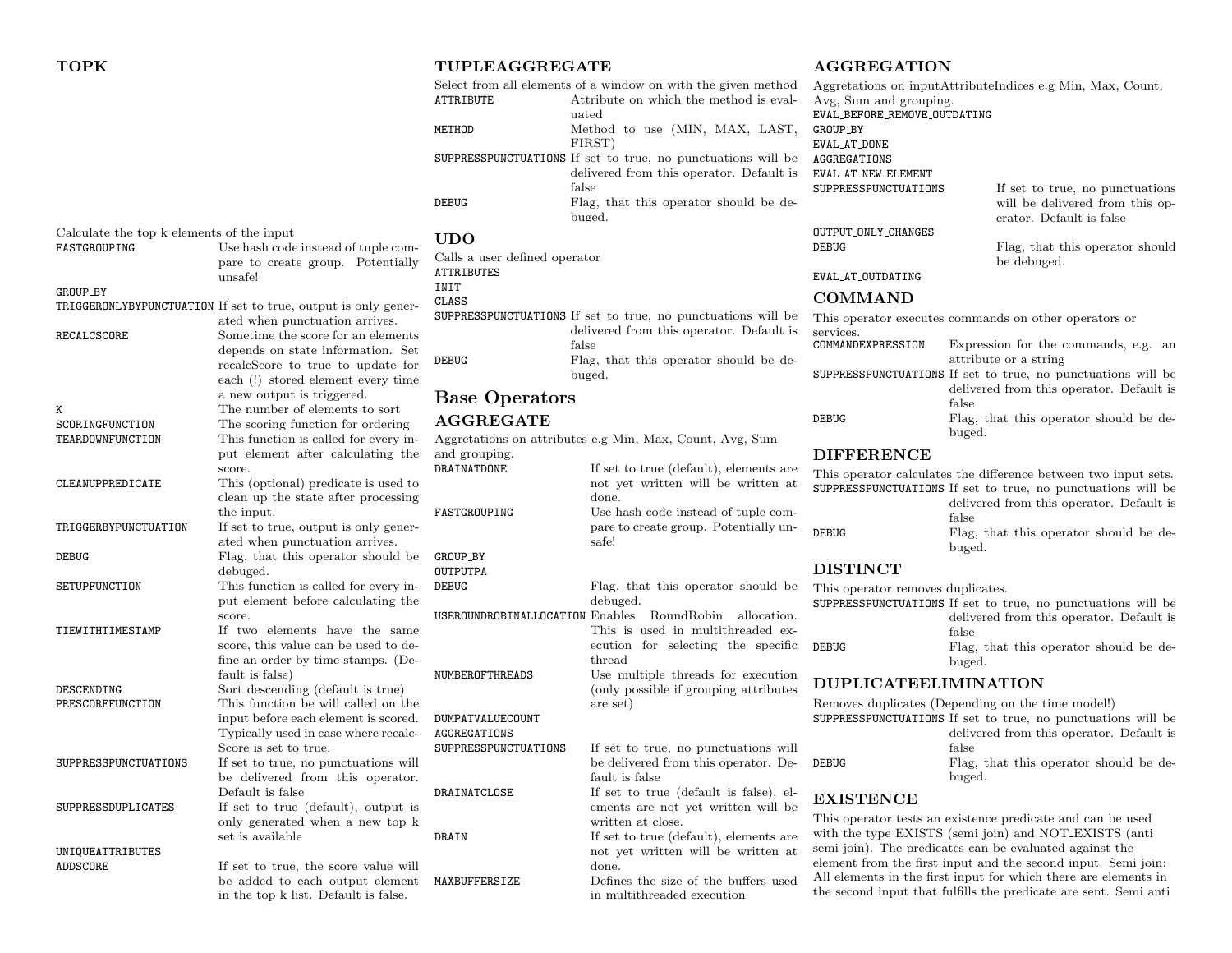|                                   | join. All elements in the first input for which there is no                                                             | for the missing fields.                   |                                                                                                                          | <b>MERGE</b>                   |                                                                                                          |
|-----------------------------------|-------------------------------------------------------------------------------------------------------------------------|-------------------------------------------|--------------------------------------------------------------------------------------------------------------------------|--------------------------------|----------------------------------------------------------------------------------------------------------|
| PREDICATE                         | element in the second input that fulfills the predicate are sent.                                                       | <b>ASSUREORDER</b>                        | If set to false, the operator will not<br>garantee order in output. Default is                                           |                                | Merge different input streams into one stream with "first"                                               |
|                                   | SUPPRESSPUNCTUATIONS If set to true, no punctuations will be                                                            |                                           | true                                                                                                                     | comes first served" semantics. |                                                                                                          |
|                                   | delivered from this operator. Default is                                                                                | PREDICATE<br>SWEEPAREANAME                | Predicate to filter combinations<br>Overwrite the sweep area                                                             |                                | SUPPRESSPUNCTUATIONS If set to true, no punctuations will be<br>delivered from this operator. Default is |
| DEBUG                             | false<br>Flag, that this operator should be de-<br>buged.                                                               |                                           | SUPPRESSPUNCTUATIONS If set to true, no punctuations will be<br>delivered from this operator. Default is                 | DEBUG                          | false<br>Flag, that this operator should be de-                                                          |
| TYPE                              |                                                                                                                         |                                           | false                                                                                                                    |                                | buged.                                                                                                   |
| <b>FILTER</b>                     |                                                                                                                         | <b>DEBUG</b>                              | Flag, that this operator should be de-<br>buged.                                                                         |                                |                                                                                                          |
|                                   |                                                                                                                         | CARD                                      | Type of input streams.<br>For op-                                                                                        | <b>PROJECT</b>                 |                                                                                                          |
|                                   | Filters elements of the input stream. If predicate evaluates to<br>true, element will be sent to port 0 else to port 1. |                                           | timization purposes:<br>ONE_ONE,<br>ONE_MANY,<br>MANY_ONE,                                                               |                                | Make a projection on the input object (i.e. filter attributes)                                           |
|                                   | PREDICATEISUPDATEABLE If set to true, the predicate of the select                                                       |                                           | MANY_MANY                                                                                                                | <b>ATTRIBUTES</b>              | A list of attributes that should be used.                                                                |
|                                   | can be updated with punctuations.                                                                                       |                                           |                                                                                                                          |                                | SUPPRESSPUNCTUATIONS If set to true, no punctuations will be                                             |
| PREDICATE<br>SUPPRESSPUNCTUATIONS | If set to true, no punctuations will be                                                                                 |                                           |                                                                                                                          |                                | delivered from this operator. Default is<br>false                                                        |
|                                   | delivered from this operator. Default<br>is false                                                                       |                                           |                                                                                                                          | <b>DEBUG</b>                   | Flag, that this operator should be de-<br>buged.                                                         |
| DEBUG                             | Flag, that this operator should be de-                                                                                  | MAP                                       |                                                                                                                          |                                |                                                                                                          |
| HEARTBEATRATE                     | buged.                                                                                                                  |                                           |                                                                                                                          | <b>RENAME</b>                  |                                                                                                          |
| <b>INTERSECTION</b>               |                                                                                                                         |                                           |                                                                                                                          | Renames the attributes         |                                                                                                          |
|                                   |                                                                                                                         |                                           | Performs a mapping of incoming attributes to out-coming<br>attributes using map functions. Odysseus also provides a wide | <b>ISNOOP</b>                  | A flag to avoid removing this opera-<br>tor even if nothing in the schema is                             |
| sets.                             | This operator calculates the intersection between two input                                                             |                                           | range of mapping functions. Hint: Map is stateless. To used                                                              |                                | changed.                                                                                                 |
|                                   | SUPPRESSPUNCTUATIONS If set to true, no punctuations will be                                                            | Map in a statebased fashion see: StateMap |                                                                                                                          | NOOP                           | A flag to avoid removing this opera-                                                                     |
|                                   | delivered from this operator. Default is<br>false                                                                       | ALLOWNULL                                 | If set to true (default) and an error<br>occurs in calculation a null value is                                           |                                | tor even if nothing in the schema is<br>changed.                                                         |
| DEBUG                             | Flag, that this operator should be de-                                                                                  |                                           | added to the element. Else the element                                                                                   | ALIASES                        | The new list of attributes. Must be ex-                                                                  |
|                                   | buged.                                                                                                                  |                                           | is skipped and no output is produced.<br>Default is true.                                                                |                                | actly the same length as in the input                                                                    |
| <b>JOIN</b>                       |                                                                                                                         | THREADS                                   | Number of threads used to calculate                                                                                      |                                | schema.<br>SUPPRESSPUNCTUATIONS If set to true, no punctuations will be                                  |
|                                   |                                                                                                                         |                                           | the result.                                                                                                              |                                | delivered from this operator. Default is                                                                 |
| <b>ASSUREORDER</b>                | Operator to combine two datastreams based on the predicate<br>If set to false, the operator will not                    |                                           | EVALUATEONPUNCTUATION If set to true, map will also create an<br>output (with the last read element)                     | <b>DEBUG</b>                   | false                                                                                                    |
|                                   | garantee order in output. Default is                                                                                    |                                           | when it receives a punctuation.                                                                                          |                                | Flag, that this operator should be de-<br>buged.                                                         |
|                                   | true                                                                                                                    | SUPPRESSERRORS                            | If set to true calculation errors will not                                                                               | TYPE                           | The new type name of the output                                                                          |
| PREDICATE<br>SWEEPAREANAME        | Predicate to filter combinations<br>Overwrite the sweep area                                                            |                                           | appear in log or console. Could be<br>helpful in scenarios where null values                                             | PAIRS                          | schema.<br>If set to true, aliases will be interpreted                                                   |
|                                   | SUPPRESSPUNCTUATIONS If set to true, no punctuations will be                                                            |                                           | are allowed.                                                                                                             |                                | as pairs oldAttribute, new Attribute.                                                                    |
|                                   | delivered from this operator. Default is                                                                                | DEBUG                                     | Flag, that this operator should be de-                                                                                   |                                |                                                                                                          |
| <b>DEBUG</b>                      | false<br>Flag, that this operator should be de-                                                                         | EXPRESSIONS                               | buged.<br>A list of expressions.                                                                                         | <b>SELECT</b>                  |                                                                                                          |
|                                   | buged.                                                                                                                  | REMOVEATTRIBUTES                          | If keepInput is set to true, you can here                                                                                |                                |                                                                                                          |
| CARD                              | Type of input streams.<br>For op-<br>ONE_ONE,                                                                           |                                           | provides attributes that should not be                                                                                   |                                | The select operator filters the incoming data stream according                                           |
|                                   | timization purposes:<br>ONE_MANY,<br>MANY_ONE,                                                                          |                                           | part of the output.<br>EXPRESSIONSUPDATEABLE If set to true, the expressions can be                                      | to the given predicate.        | PREDICATEISUPDATEABLE If set to true, the predicate of the select                                        |
|                                   | MANY_MANY                                                                                                               |                                           | updated with punctuations Does not                                                                                       |                                | can be updated with punctuations.                                                                        |
|                                   |                                                                                                                         |                                           | work in threaded mode.                                                                                                   | PREDICATE                      |                                                                                                          |
| <b>LEFTJOIN</b>                   | Operator to combine two datastreams based on the predicate.                                                             | SUPPRESSPUNCTUATIONS                      | If set to true, no punctuations will be<br>delivered from this operator. Default                                         | SUPPRESSPUNCTUATIONS           | If set to true, no punctuations will be<br>delivered from this operator. Default                         |
|                                   | All attributes from the first (left) source remain. If an element                                                       | KEEPINPUT                                 | is false<br>If set to true, all attributes of the input                                                                  | DEBUG                          | is false<br>Flag, that this operator should be de-                                                       |
|                                   | from the first source has no join partner, it will also be part of                                                      |                                           | are also part of the output, so there is                                                                                 |                                | buged.                                                                                                   |

no need to repeat all attributes.

the output stream and the output schema contains null values

## HEARTBEATRATE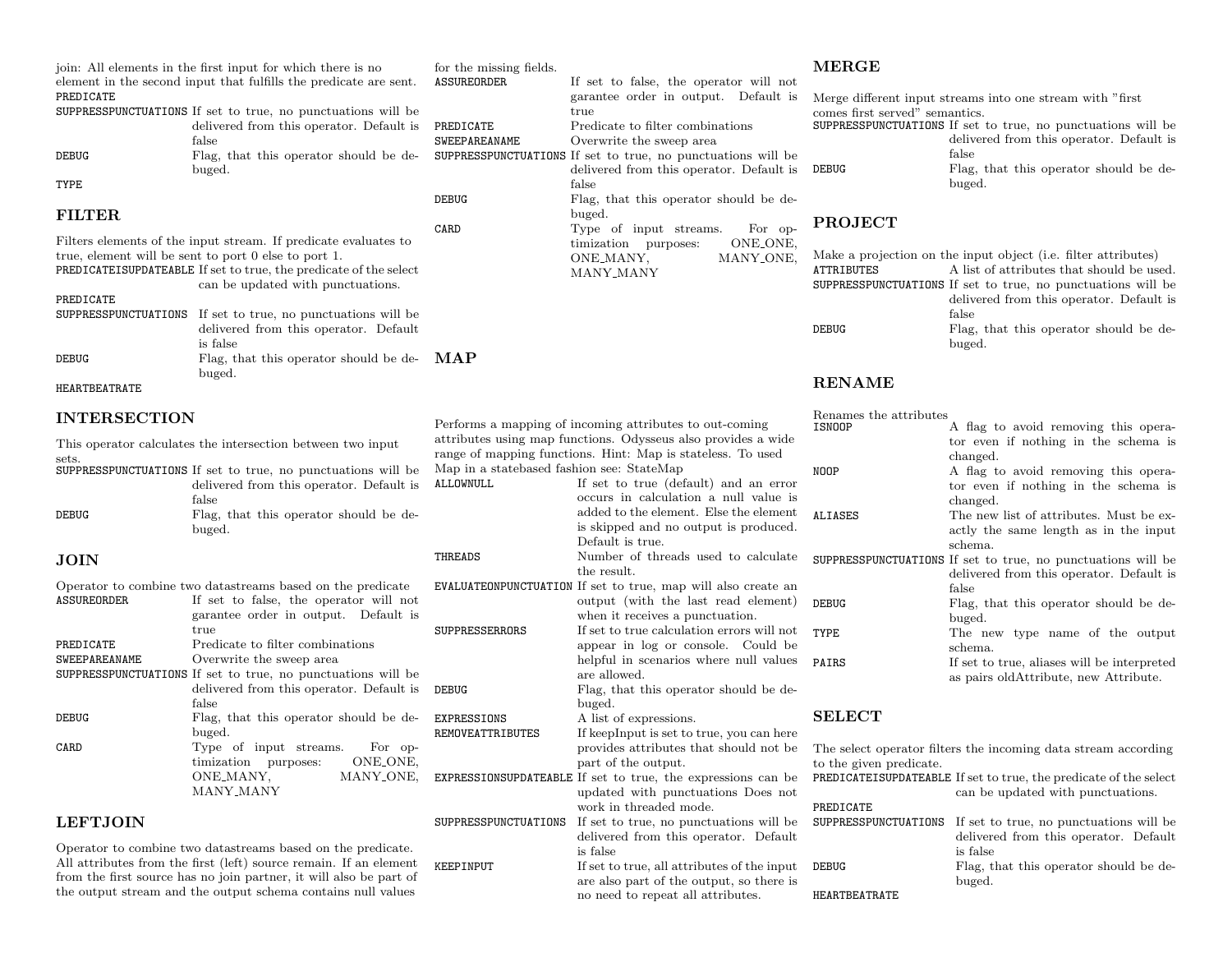| <b>SETSYSTEMTIME</b>               |                                                                                                                                        | "-last_n." Mind the two "-" at the beginning!                                       |                                                                                                                                    | may lead undefined semantics                                                                                        |                                                                                                                   |
|------------------------------------|----------------------------------------------------------------------------------------------------------------------------------------|-------------------------------------------------------------------------------------|------------------------------------------------------------------------------------------------------------------------------------|---------------------------------------------------------------------------------------------------------------------|-------------------------------------------------------------------------------------------------------------------|
|                                    |                                                                                                                                        | ALLOWNULL                                                                           | If set to true (default) and an error<br>occurs in calculation a null value is<br>added to the element. Else the element           | DATEFORMAT                                                                                                          | If using a string for date information,<br>use this format to parse the date (in<br>Java syntax).                 |
|                                    |                                                                                                                                        |                                                                                     | is skipped and no output is produced.<br>Default is true.                                                                          | MONTH                                                                                                               | The name of the attribute for the month<br>part of the start timestamp for applica-                               |
|                                    | The SetSystemTime operator sets the system time to the<br>timestamp of incoming elements when the difference is too big.               | GROUP_BY<br>THREADS                                                                 | Number of threads used to calculate<br>the result.                                                                                 | HOUR                                                                                                                | tion time<br>The name of the attribute for the hour<br>part of the start timestamp for applica-                   |
| THRESHOLD                          | Max allowed difference between system<br>time and element time stamp before sys-<br>tem time is set                                    |                                                                                     | EVALUATEONPUNCTUATION If set to true, map will also create an<br>output (with the last read element)                               | <b>FACTOR</b>                                                                                                       | tion time<br>A multiplication factor for a single at-                                                             |
|                                    | SUPPRESSPUNCTUATIONS If set to true, no punctuations will be<br>delivered from this operator. Default is                               | SUPPRESSERRORS                                                                      | when it receives a punctuation.<br>If set to true calculation errors will not                                                      |                                                                                                                     | tributed timestamp to calc milliseconds<br>(e.g. if input is seconds, use 1000 here)                              |
| <b>DEBUG</b>                       | false<br>Flag, that this operator should be de-                                                                                        |                                                                                     | appear in log or console. Could be<br>helpful in scenarios where null values<br>are allowed.                                       | <b>DEBUG</b><br><b>CLEAREND</b>                                                                                     | Flag, that this operator should be de-<br>buged.<br>If set to true, the end timestamp will be                     |
|                                    | buged.                                                                                                                                 | <b>DEBUG</b>                                                                        | Flag, that this operator should be de-<br>buged.                                                                                   | LOCALE                                                                                                              | set to infinity<br>Interprete the date string with this lo-                                                       |
|                                    |                                                                                                                                        | ALLOWNULLINOUTPUT<br>EXPRESSIONS                                                    | A list of expressions.                                                                                                             | YEAR                                                                                                                | cale<br>The name of the attribute for the year                                                                    |
|                                    |                                                                                                                                        | <b>REMOVEATTRIBUTES</b>                                                             | If keepInput is set to true, you can here<br>provides attributes that should not be                                                |                                                                                                                     | part of the start timestamp for applica-<br>tion time                                                             |
|                                    |                                                                                                                                        | part of the output.<br>EXPRESSIONSUPDATEABLE If set to true, the expressions can be | SYSTEMTIME<br>OFFSET                                                                                                               | If set to true, system time instead of ap-<br>plication time will be used<br>An offset in milliseconds that will be |                                                                                                                   |
| <b>SORT</b>                        |                                                                                                                                        | SUPPRESSPUNCTUATIONS                                                                | updated with punctuations Does not<br>work in threaded mode.<br>If set to true, no punctuations will be                            | <b>START</b>                                                                                                        | added to the timestmap<br>The name of the attribute for the start                                                 |
|                                    |                                                                                                                                        |                                                                                     | delivered from this operator. Default<br>is false                                                                                  | END                                                                                                                 | timestamp for application time<br>The name of the attribute for the end                                           |
|                                    |                                                                                                                                        | KEEPINPUT                                                                           | If set to true, all attributes of the input<br>are also part of the output, so there is                                            | MINUTE                                                                                                              | timestamp for application time<br>The name of the attribute for the                                               |
| Sort operator<br><b>ATTRIBUTES</b> | A list of attributes that should be used.                                                                                              |                                                                                     | no need to repeat all attributes.                                                                                                  |                                                                                                                     | minute part of the start timestamp for<br>application time                                                        |
| ASCENDING                          | The sort of each attribute<br>SUPPRESSPUNCTUATIONS If set to true, no punctuations will be<br>delivered from this operator. Default is |                                                                                     |                                                                                                                                    | <b>SECOND</b>                                                                                                       | The name of the attribute for the second<br>part of the start timestamp for applica-<br>tion time                 |
| <b>DEBUG</b>                       | false<br>Flag, that this operator should be de-<br>buged.                                                                              | <b>SYNCHRONIZE</b>                                                                  |                                                                                                                                    |                                                                                                                     | SUPPRESSPUNCTUATIONS If set to true, no punctuations will be<br>delivered from this operator. Default is<br>false |
|                                    |                                                                                                                                        | Synchronizes different input streams                                                | SUPPRESSPUNCTUATIONS If set to true, no punctuations will be<br>delivered from this operator. Default is                           | MILLISECOND                                                                                                         | The name of the attribute for the mil-<br>lisecond part of the start timestamp for<br>application time            |
|                                    |                                                                                                                                        |                                                                                     | false                                                                                                                              | TIMEZONE                                                                                                            | The timezone in Java syntax.                                                                                      |
|                                    |                                                                                                                                        | DRAINATCLOSE                                                                        | If set to true (default is false), this buffer<br>be emptied when calling close. Remark:<br>Could lead to longer termination time! | DAY                                                                                                                 | The name of the attribute for the day<br>part of the start timestamp for applica-<br>tion time                    |
| <b>STATEMAP</b>                    |                                                                                                                                        | <b>DEBUG</b>                                                                        | Flag, that this operator should be de-<br>buged.                                                                                   |                                                                                                                     |                                                                                                                   |

## TIMESTAMP

Performs a mapping of incoming attributes to out-coming attributes using map functions. Odysseus also provides a wide range of mapping functions. Hint: StateMap can use history information. To access the last n.th version of an attribute use

This Operator can be used to update the timestamp information in the meta data part. Be careful because this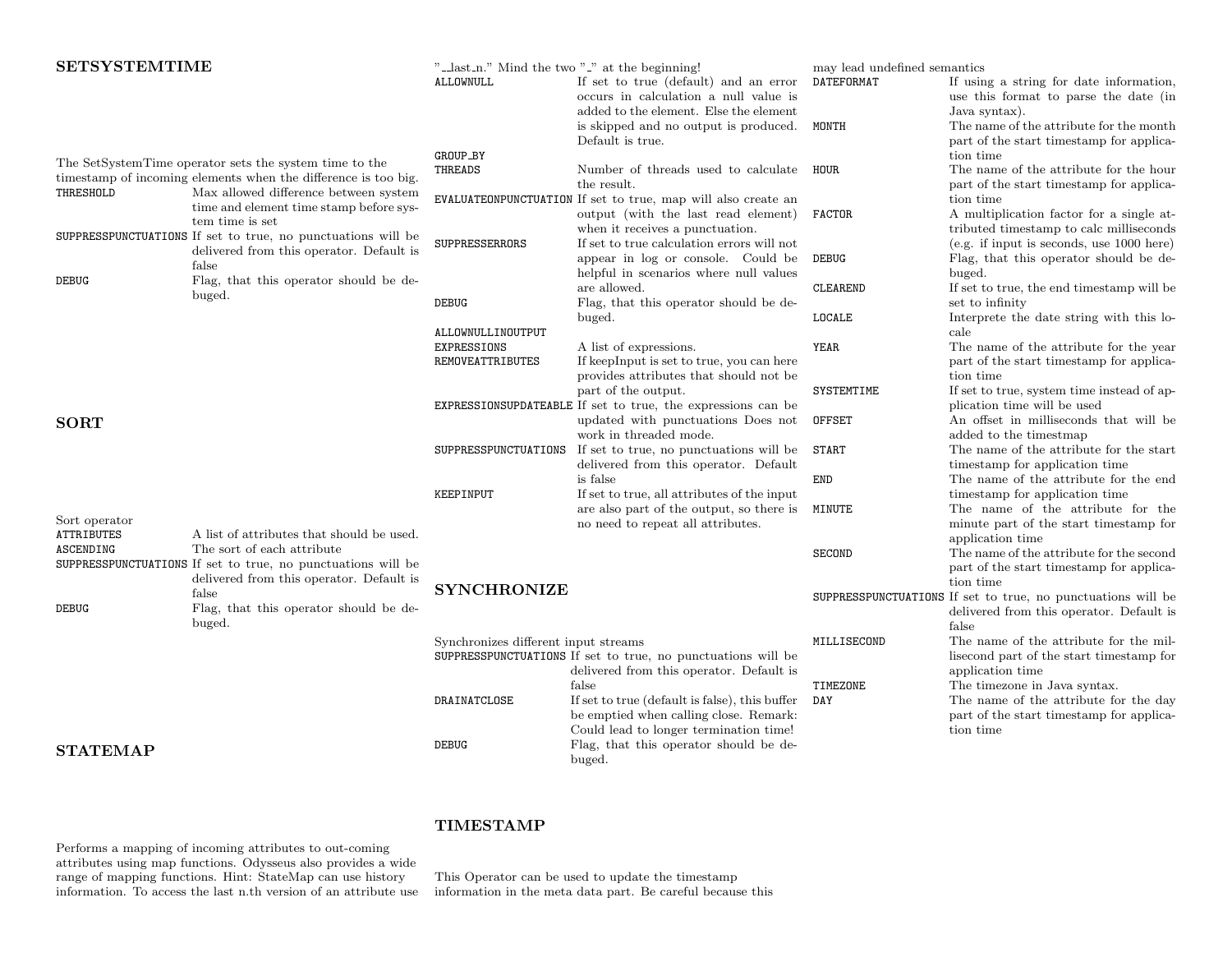#### UNION

Merges different input streams. (Typically preserves input order. Depending on the processing model)

|              | SUPPRESSPUNCTUATIONS If set to true, no punctuations will be |
|--------------|--------------------------------------------------------------|
|              | delivered from this operator. Default is                     |
|              | false                                                        |
| DRAINATCLOSE | If set to true (default is false), this buffer               |
|              | be emptied when calling close. Remark:                       |
|              | Could lead to longer termination time!                       |
| <b>DEBUG</b> | Flag, that this operator should be de-                       |
|              | buged.                                                       |

## Benchmark Operators CALCLATENCY

Odysseus has some features to measure the latency of single stream elements. This latency information is modeled as an interval. An operator in Odysseus can modify the start point of this interval. This operator sets the endpoint and determines the place in the query plan, where the latency measurement finds place. There can be multiple operators in the plan, to measure latency at different places.

SUPPRESSPUNCTUATIONS If set to true, no punctuations will be delivered from this operator. Default is

|       | false                                  |
|-------|----------------------------------------|
| DEBUG | Flag, that this operator should be de- |
|       | buged.                                 |

#### CLOSESTREAM

This operator allow to stop stream processing based on a predicate. PREDICATE COUNT SUPPRESSPUNCTUATIONS If set to true, no punctuations will be delivered from this operator. Default is false DEBUG Flag, that this operator should be debuged.

#### LATENCYTOPAYLOAD (Deprecated)

Deprecated: You Latency.start, Latency.end, Latency.latency etc. directly as attributes! Adds attributes with the current latency information (start,end,latency,max\_start,max\_latency) to each tuple.

SMALL

SUPPRESSPUNCTUATIONS If set to true, no punctuations will be delivered from this operator. Default is false

#### DEBUG Flag, that this operator should be debuged.

#### APPEND

## Enrich Operators ENRICH

This operator enriches tuples with data that is cached, e.g. to enrich a stream with a list of categories. The first input stream, therefore, should be only stream limited data to avoid buffer overflows. The second input is the data stream that

| should be enriched. |                                                              |
|---------------------|--------------------------------------------------------------|
| MINIMUMSIZE         | Blocks all until there are at least mini-                    |
|                     | mumSize elements in the chache                               |
| PREDICATE           | Predicate to filter combinations                             |
|                     | SUPPRESSPUNCTUATIONS If set to true, no punctuations will be |
|                     | delivered from this operator. Default is                     |
|                     | false                                                        |
| <b>DEBUG</b>        | Flag, that this operator should be de-                       |
|                     | buged.                                                       |
|                     |                                                              |

## Order Operators

#### ASSUREORDER (Deprecated)

| Deprecatd. Use ReOrder. |                                                                                                       | BASEVALUE                        |
|-------------------------|-------------------------------------------------------------------------------------------------------|----------------------------------|
|                         | SUPPRESSPUNCTUATIONS If set to true, no punctuations will be                                          |                                  |
| DEBUG                   | delivered from this operator. Default is<br>false<br>Flag, that this operator should be de-<br>buged. | DELIVERFIRSTELEMENT<br>USEWINDOW |

## REORDER

Operator which ensures the order of tuples based on punctuations. Requires heartbeats. SUPPRESSPUNCTUATIONS If set to true, no punctuations will be delivered from this operator. Default is false DEBUG Flag, that this operator should be debuged.

## Pattern Operators

## CHANGECORRELATE

Operator used in DEBS Grand Challenge 2012 RIGHTLOWPREDICATE LEFTLOWPREDICATE LEFTHIGHPREDICATE RIGHTHIGHPREDICATE SUPPRESSPUNCTUATIONS If set to true, no punctuations will be delivered from this operator. Default is false DEBUG Flag, that this operator should be debuged.

## CHANGEDETECT

This operator can reduce traffic. It lets an event pass if its different than the last event, if specified, numeric values can have a tolerance band (relative or absolute defined) e.i. only if the new values lies outside this band, it is send (aka known as

deadband or histerese band) GROUP\_BY SUPPRESSCOUNTATTRIBUTE USEBASEVALUE If this is set to true, the actual value is compared to the base value instead to the last value. Default is false. Does not work with 'useWindow'. TOLERANCE<br>DEBUG

Flag, that this operator should be debuged. SENDLASTOFSAMEOBJECTS If set to false (default), in a group of same objects, the first is send. If set

to true, the last one is send.

HEARTBEATRATE ATTR

BASEVALUE If 'useBaseValue' is true, the actual value is compared to the base value instead to the last value.

USEWINDOW If this is set to true, the operator compares not to the last value (or base value), but instead to the elements in the window. Therefore the difference to the minimum and maximum value to the new value is calculated. Default is false.

SUPPRESSPUNCTUATIONS If set to true, no punctuations will be delivered from this operator. Default is false

#### **PATTERN**

RELATIVETOLERANCE

This generic operator allows the definition of different kinds of pattern (e.g. all, any). For sequence based patterns see SASE operator

OUTPUTMODE ATTRIBUTE ASSERTIONS

SIZE INPUTPORT

TIME<br>DEBUG

Flag, that this operator should be debuged.

RETURN **TIMEUNIT COUNT** 

SUPPRESSPUNCTUATIONS If set to true, no punctuations will be delivered from this operator. Default is false TYPE

EVENTTYPES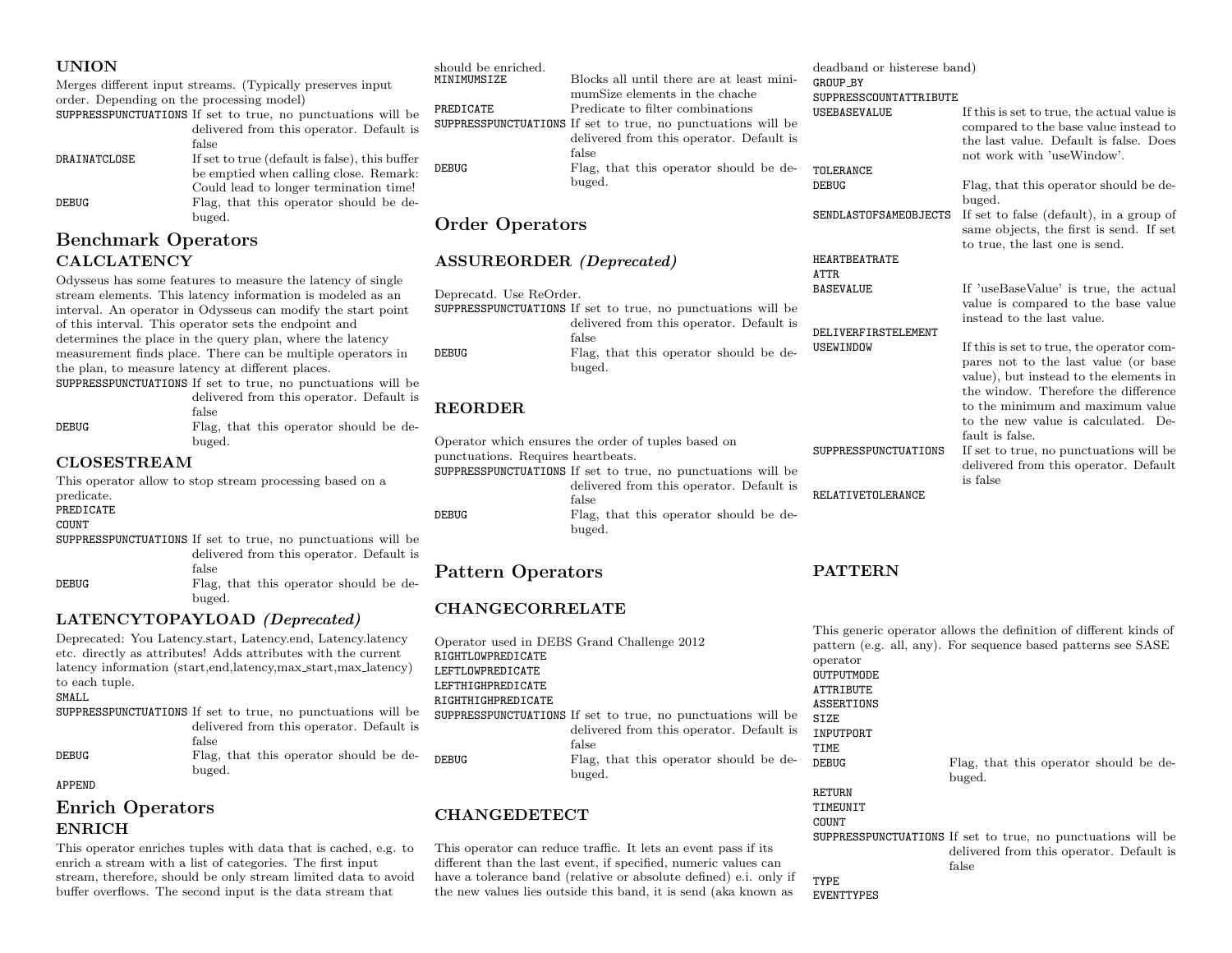#### **SASE**

This operator can parse a query in SASE+ syntax. SCHEMA QUERY SUPPRESSPUNCTUATIONS If set to true, no punctuations will be delivered from this operator. Default is false ONEMATCHPERINSTANCE DEBUG Flag, that this operator should be debuged. TYPE

Plan Operators

HEARTBEATRATE

#### PLANMODIFICATIONACTION

Executes plan modifications based on receiving tuple data<br>
COMMANDEXPRESSION Expression for the plan modifica Expression for the plan modification commands, e.g. an attribute or a string SUPPRESSPUNCTUATIONS If set to true, no punctuations will be delivered from this operator. Default is false QUERYIDEXPRESSION Expression to calculate the query id to execute the commands on DEBUG Flag, that this operator should be debuged.

## Processing Operators

#### ADWIN (Deprecated)

| Change detection window operator. |                                                              |
|-----------------------------------|--------------------------------------------------------------|
| ATTRIBUTE                         |                                                              |
| <b>DELTA</b>                      |                                                              |
|                                   | SUPPRESSPUNCTUATIONS If set to true, no punctuations will be |
|                                   | delivered from this operator. Default is                     |
|                                   | false                                                        |
| <b>DEBUG</b>                      | Flag, that this operator should be de-<br>buged.             |
|                                   |                                                              |

#### ASSUREORDER (Deprecated)

Deprecatd. Use ReOrder.

SUPPRESSPUNCTUATIONS If set to true, no punctuations will be delivered from this operator. Default is false DEBUG Flag, that this operator should be debuged.

#### ASSUREHEARTBEAT (Deprecated)

Deprecated. Use Heartbeat instead! ALLOWOUTOFORDERCREATION Deprecated. Value will be ignored! APPLICATIONTIMEDELAY RESTARTTIMERFOREVERYINPUT STARTATCURRENTTIME SENDALWAYSHEARTBEAT REALTIMEDELAY<br>SUPPRESSPUNCTUATIONS If set to true, no punctuations will be delivered from this operator. Default is false DEBUG Flag, that this operator should be debuged.

#### STARTTIMERAFTERFIRSTELEMENT

#### BLOOMFILTER

| Filter incoming streams using a Bloom filter |                                                              |  |
|----------------------------------------------|--------------------------------------------------------------|--|
| <b>ATTRIBUTES</b>                            |                                                              |  |
| FPP                                          |                                                              |  |
|                                              | SUPPRESSPUNCTUATIONS If set to true, no punctuations will be |  |
|                                              | delivered from this operator. Default is                     |  |
|                                              | false                                                        |  |
| DEBUG                                        | Flag, that this operator should be de-                       |  |
|                                              | buged.                                                       |  |

INSERTIONS

#### BUFFER

Typically, Odysseus provides a buffer placement strategy to place buffers in the query plan. This operator allows adding buffers by hand. Buffers receives data stream elements and stores them in an internal elementbuffer. The scheduler stops the execution here for now. Later, the scheduler resumes to execution (e.g. with an another thread). THREADED If set to true, this buffer will not be scheduled by the scheduler, but uses an

own thread. Handle with care! SUPPRESSPUNCTUATIONS If set to true, no punctuations will be delivered from this operator. Default is false DRAINATCLOSE If set to true (default is false), this buffer be emptied when calling close. Remark: Could lead to longer termination time! MAXBUFFERSIZE DEBUG Flag, that this operator should be debuged. TYPE

## CACHE

This operator can can some stream elements. At runtime, every time a new operator is connected it will get the cached elements. This can be usefull when reading from a csv file and multiple parts of a query need this information. MAXELEMENTS

|       | SUPPRESSPUNCTUATIONS If set to true, no punctuations will be |
|-------|--------------------------------------------------------------|
|       | delivered from this operator. Default is                     |
|       | false                                                        |
| DEBUG | Flag, that this operator should be de-                       |
|       | buged.                                                       |

#### **COMBINE**

| combines them in one tuple | Takes values of attributes from the input operators and    |
|----------------------------|------------------------------------------------------------|
| SUPPRESSPUNCTUATIONS       | If set to true, no punctuations will be                    |
|                            | delivered from this operator. Default                      |
|                            | is false                                                   |
|                            | BUFFERNEWINPUTELEMENTS If WaitForAllChanged is set, speci- |
|                            | fies, if new Input should be buffered                      |
|                            | or overrides older Input that hast not                     |
|                            | been transfered yet                                        |
| DEBUG                      | Flag, that this operator should be de-                     |
|                            | buged.                                                     |
| WAITFORALLCHANGED          | If true, there is only output when                         |
|                            | there has been input on all ports                          |
|                            |                                                            |

## CREATENEWFILENAMEPUNCTUATION

|                          | Depending on a predicate and a name. Create                  |
|--------------------------|--------------------------------------------------------------|
| NewFile namePunctuations |                                                              |
| PREDICATE                | If expression evaluates to true, a New-                      |
|                          | FileNamePunctuation is created from                          |
|                          | the filename attribute value                                 |
|                          | SUPPRESSPUNCTUATIONS If set to true, no punctuations will be |
|                          | delivered from this operator. Default is                     |
|                          | false                                                        |
| FILENAME                 | The expression to create the output file-                    |
|                          | name.                                                        |
| DEBUG                    | Flag, that this operator should be de-                       |
|                          | buged.                                                       |

#### CREATEUPDATEEXPRESSIONSPUNCTUATION

Creates a punctuation with which the expressions can be updated if the receiving operator support it. SUPPRESSPUNCTUATIONS If set to true, no punctuations will be

|                     | portrapple on ordinations in see to true, no punctuations will be |
|---------------------|-------------------------------------------------------------------|
|                     | delivered from this operator. Default is                          |
|                     | false                                                             |
| EXPRESSIONTEMPLATES | A list of expressionTemplates. A tem-                             |
|                     | plate can include an attribute name in                            |
|                     | $\langle$ >-brackets ( $\langle$ attribute>) which is re-         |
|                     | placed by the value of the attribute.                             |
| <b>DEBUG</b>        | Flag, that this operator should be de-                            |
|                     | buged.                                                            |
| TARGETOPERATORNAMES | A list of operators for which these punc-                         |
|                     | tuations are for.                                                 |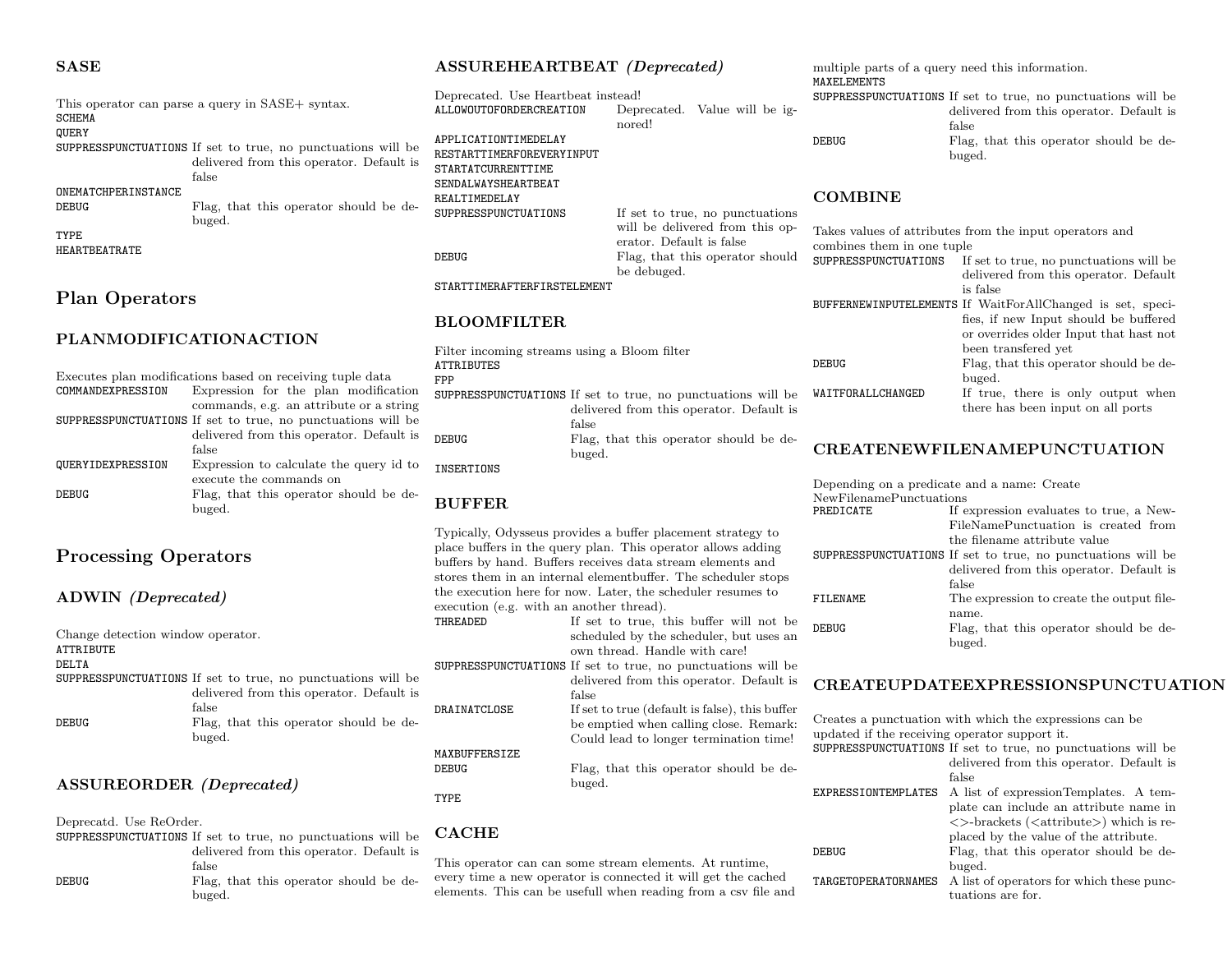#### CREATEUPDATEPREDICATEPUNCTUATION REPLICATIONMERGE

Creates a punctuation with which a predicate can be updated if the receiving operator support it. PREDICATETEMPLATE The new predicate. SUPPRESSPUNCTUATIONS If set to true, no punctuations will be delivered from this operator. Default is false DEBUG Flag, that this operator should be debuged.

TARGETOPERATORNAMES A list of operators for which these punctuations are for.

#### HEARTBEAT

This operator assures that every n time elements there will be a heartbeat on the garantees, that no element (heartbeat or streamobject) is send, that is older than the last send hearbeat (i.e. the generated heartbeats are in order and indicate time progress). Heartbeats can be send periodically  $(sendAlwaysHeartbeats = true)$  or only if no other stream elements indicate time progess (e.g. in out of order scenarios) independent if a new element has been received or not.<br>ALLOWOUTOFORDERCREATION Deprecated. Value wil Deprecated. Value will be ig-

nored!

APPLICATIONTIMEDELAY RESTARTTIMERFOREVERYINPUT STARTATCURRENTTIME SENDALWAYSHEARTBEAT REALTIMEDELAY<br>SUPPRESSPUNCTUATIONS

If set to true, no punctuations will be delivered from this operator. Default is false DEBUG Flag, that this operator should be debuged.

#### STARTTIMERAFTERFIRSTELEMENT

Change the current meta data

#### METADATA

| Unange the current meta data                                 |
|--------------------------------------------------------------|
| SUPPRESSPUNCTUATIONS If set to true, no punctuations will be |
| delivered from this operator. Default is                     |
|                                                              |
| This overwrites the current set meta                         |
| data. Existing values will not be over-                      |
| written.                                                     |
| Flag, that this operator should be de-                       |
| buged.                                                       |
|                                                              |

#### REORDER

Operator which ensures the order of tuples based on punctuations. Requires heartbeats.

- SUPPRESSPUNCTUATIONS If set to true, no punctuations will be delivered from this operator. Default is false DEBUG Flag, that this operator should be de
	- buged.

Merge input from semantically equal queries.

SUPPRESSPUNCTUATIONS If set to true, no punctuations will be delivered from this operator. Default is false DEBUG Flag, that this operator should be debuged.

#### **ROUTE**

This operator can be used to route the elements in the stream to different further processing operators, depending on the predicate.

SENDINGHEARTBEATS If an element is routed to an output, heartbeats will be send to all other outputs

#### PREDICATES

|                      | <b>OVERLAPPINGPREDICATES</b> Evaluate all (true) or only until first<br>true predicate (false), <i>i.e.</i> deliver to all<br>ports where predicate is true or only to |
|----------------------|------------------------------------------------------------------------------------------------------------------------------------------------------------------------|
|                      | first                                                                                                                                                                  |
| SUPPRESSPUNCTUATIONS | If set to true, no punctuations will be                                                                                                                                |
|                      | delivered from this operator. Default                                                                                                                                  |
|                      | is false                                                                                                                                                               |
| DEBUG                | Flag, that this operator should be de-                                                                                                                                 |
|                      | buged.                                                                                                                                                                 |

#### REPLACEMENT

This operator can be used if a value is espected but was not delivered timely. Different methods to determine the missing value are available. INTERVAL Size of the intervals<br>REPLACEMENTMETHOD The replacement n The replacement method for missing value. VALUEATTRIBUTE The attribute with the value attribute.<br>TIMESTAMPATTRIBUTE The attribute with the timestamp at-The attribute with the timestamp attribute that should be updated. SUPPRESSPUNCTUATIONS If set to true, no punctuations will be delivered from this operator. Default is false DEBUG Flag, that this operator should be debuged. QUALITYATTRIBUTE The attribute with the quality attribute that should be updated.

### SAMPLE

This operator can reduce load by throwing away tuples. SAMPLERATE TIMEVALUE

SUPPRESSPUNCTUATIONS If set to true, no punctuations will be delivered from this operator. Default is false DEBUG Flag, that this operator should be debuged.

## SETTIMEPROGRESSMARKER

This operator updates the time order marker flag for each tuple. It can be used to state that an input stream should not be used to determine time progess.

SUPPRESSPUNCTUATIONS If set to true, no punctuations will be delivered from this operator. Default is false

VALUE

DEBUG Flag, that this operator should be debuged.

### SYNCWITHSYSTEMTIME

This operator tries to delay elements so that they are not faster than realtime.

|                     | APPLICATIONTIMEFACTOR Factor to calculate milliseconds from  |
|---------------------|--------------------------------------------------------------|
|                     | application time                                             |
| APPLICATIONTIMEUNIT | Unit of application timestamps                               |
|                     | SUPPRESSPUNCTUATIONS If set to true, no punctuations will be |
|                     | delivered from this operator. Default                        |
|                     | is false                                                     |
| DEBUG               | Flag, that this operator should be de-                       |
|                     | buged.                                                       |
|                     |                                                              |

#### TIMESHIFT

| Shifts the timestamp(s) a given time |                                                              |
|--------------------------------------|--------------------------------------------------------------|
| SHIFT                                |                                                              |
|                                      | SUPPRESSPUNCTUATIONS If set to true, no punctuations will be |
|                                      | delivered from this operator. Default is                     |
|                                      | false                                                        |
| DEBUG                                | Flag, that this operator should be de-                       |
|                                      | buged.                                                       |

#### TIMESTAMPORDERVALIDATE

|                                               | Assure that all elements are ordered by start timestamp and  |
|-----------------------------------------------|--------------------------------------------------------------|
| eliminate out of order elements.<br>DEBUGMODE | Set output mode: $0 = \text{minimal}$ , $1 =$                |
|                                               | medium, $2 =$ maximum                                        |
|                                               | SUPPRESSPUNCTUATIONS If set to true, no punctuations will be |
|                                               | delivered from this operator. Default is                     |
|                                               | false                                                        |
| DEBUG                                         | Flag, that this operator should be de-                       |
|                                               | buged.                                                       |

#### WATERMARK

Sends a watermark (heartbeat) with a certain delay. The watermark then lags behind a certain timespan.<br>TIMESPANVALUE How long the watermar How long the watermark lacks behind the data stream timestamps. SUPPRESSPUNCTUATIONS If set to true, no punctuations will be delivered from this operator. Default is false DEBUG Flag, that this operator should be debuged.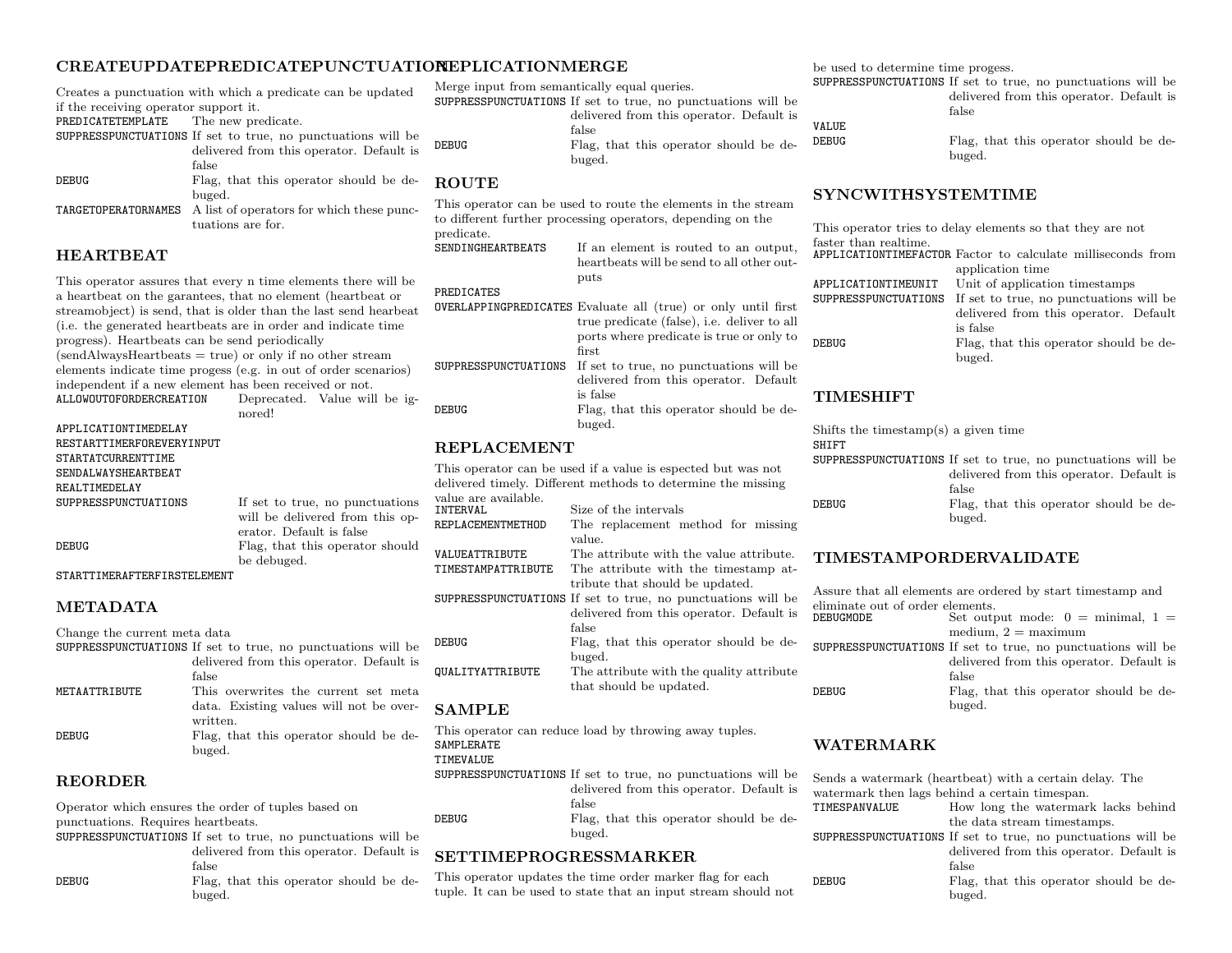#### Probabilistic Operators DISTRIBUTION (Deprecated) Assign a distribution to the given attributes ATTRIBUTES The attributes holding the expected value. SUPPRESSPUNCTUATIONS If set to true, no punctuations will be delivered from this operator. Default is false VARIANCE The attribute holding the variance of the distribution. CONTINUOUS The distribution is continuous or discrete. DEBUG Flag, that this operator should be debuged. EM (Deprecated) Estimate the distribution of the given attributes using a The number of mixture components. ATTRIBUTES The attributes to fit a distribution to terminate the fitting process (default: 10E-5). 1000). cess. delivered from this operator. Default is false buged. process. EXISTENCETOPAYLOAD (Deprecated) delivered from this operator. Default is KALMAN (Deprecated) Kalman filter operator ATTRIBUTES PROCESSNOISE DEBUG Flag, that this operator should be debuged. INITIALERROR TRANSITION MEASUREMENTNOISE VARIABLES MEASUREMENT SUPPRESSPUNCTUATIONS If set to true, no punctuations will be delivered from this operator. Default is false INITIALSTATE CONTROL KDE (Deprecated) Estimate the distribution of the given attributes using a Gaussian mixture model<br>ATTRIBUTES The attributes to fit a distribution to SUPPRESSPUNCTUATIONS If set to true, no punctuations will be delivered from this operator. Default is false DEBUG Flag, that this operator should be debuged. PROBABILISTIC (Deprecated) This Operator can be used to update the existence uncertainty information in the meta data part.<br>ATTRIBUTE The name The name of the attribute for the existence uncertainty. SUPPRESSPUNCTUATIONS If set to true, no punctuations will be delivered from this operator. Default is false DEBUG Flag, that this operator should be debuged. SAMPLEFROM (Deprecated) Create samples from a given distribution ATTRIBUTES The distribution to sample from. SUPPRESSPUNCTUATIONS If set to true, no punctuations will be delivered from this operator. Default is false SAMPLES The number of samples to create. DEBUG Flag, that this operator should be debuged. Set Operators DIFFERENCE This operator calculates the difference between two input sets. SUPPRESSPUNCTUATIONS If set to true, no punctuations will be delivered from this operator. Default is PREDICATE TYPE SYNCHRONIZE SUPPRESSP DRAINATCL UNION

Gaussian mixture model<br>MIXTURES

| ATTRIBUTES  | The attributes to fit a distribution to                      |  |
|-------------|--------------------------------------------------------------|--|
| THRESHOLD   | The threshold for the loglikelyhood to                       |  |
|             | terminate the fitting process (default:                      |  |
|             | $10E-5$ ).                                                   |  |
| ITERATIONS  | The number of iterations (default:                           |  |
|             | $1000$ ).                                                    |  |
| PREDICATE   | The predicate to run a new fitting pro-                      |  |
|             | cess.                                                        |  |
|             | SUPPRESSPUNCTUATIONS If set to true, no punctuations will be |  |
|             | delivered from this operator. Default is                     |  |
|             | false                                                        |  |
| DEBUG       | Flag, that this operator should be de-                       |  |
|             | buged.                                                       |  |
| INCREMENTAL | Reuse the existing model in each fitting                     |  |
|             |                                                              |  |

The input object gets one new field with tuple existence. SUPPRESSPUNCTUATIONS If set to true, no punctuations will be false DEBUG Flag, that this operator should be de- DEBUG buged.

## **EXISTENCE**

| Create samples from a given distribution                    |              |
|-------------------------------------------------------------|--------------|
| The distribution to sample from.                            |              |
| UPPRESSPUNCTUATIONS If set to true, no punctuations will be |              |
| delivered from this operator. Default is                    |              |
| false                                                       |              |
| The number of samples to create.                            |              |
| Flag, that this operator should be de-                      |              |
| buged.                                                      | $\cdots$     |
|                                                             | <b>UNION</b> |

false Flag, that this operator should be debuged. DEBUG Flag, that this operator should be de-

This operator tests an existence predicate and can be used with the type EXISTS (semi join) and NOT EXISTS (anti semi join). The predicates can be evaluated against the element from the first input and the second input. Semi join: All elements in the first input for which there are elements in the second input that fulfills the predicate are sent. Semi anti join: All elements in the first input for which there is no element in the second input that fulfills the predicate are sent.

|       | SUPPRESSPUNCTUATIONS If set to true, no punctuations will be |
|-------|--------------------------------------------------------------|
|       | delivered from this operator. Default is                     |
|       | false                                                        |
| DEBUG | Flag, that this operator should be de-                       |
|       | buged.                                                       |
|       |                                                              |

Synchronizes different input streams

|              | SUPPRESSPUNCTUATIONS If set to true, no punctuations will be |
|--------------|--------------------------------------------------------------|
|              | delivered from this operator. Default is                     |
|              | false                                                        |
| DRAINATCLOSE | If set to true (default is false), this buffer               |
|              | be emptied when calling close. Remark:                       |
|              | Could lead to longer termination time!                       |
| DEBUG        | Flag, that this operator should be de-                       |
|              | buged.                                                       |

Merges different input streams. (Typically preserves input order. Depending on the processing model)

buged.

SUPPRESSPUNCTUATIONS If set to true, no punctuations will be delivered from this operator. Default is false DRAINATCLOSE If set to true (default is false), this buffer be emptied when calling close. Remark: Could lead to longer termination time!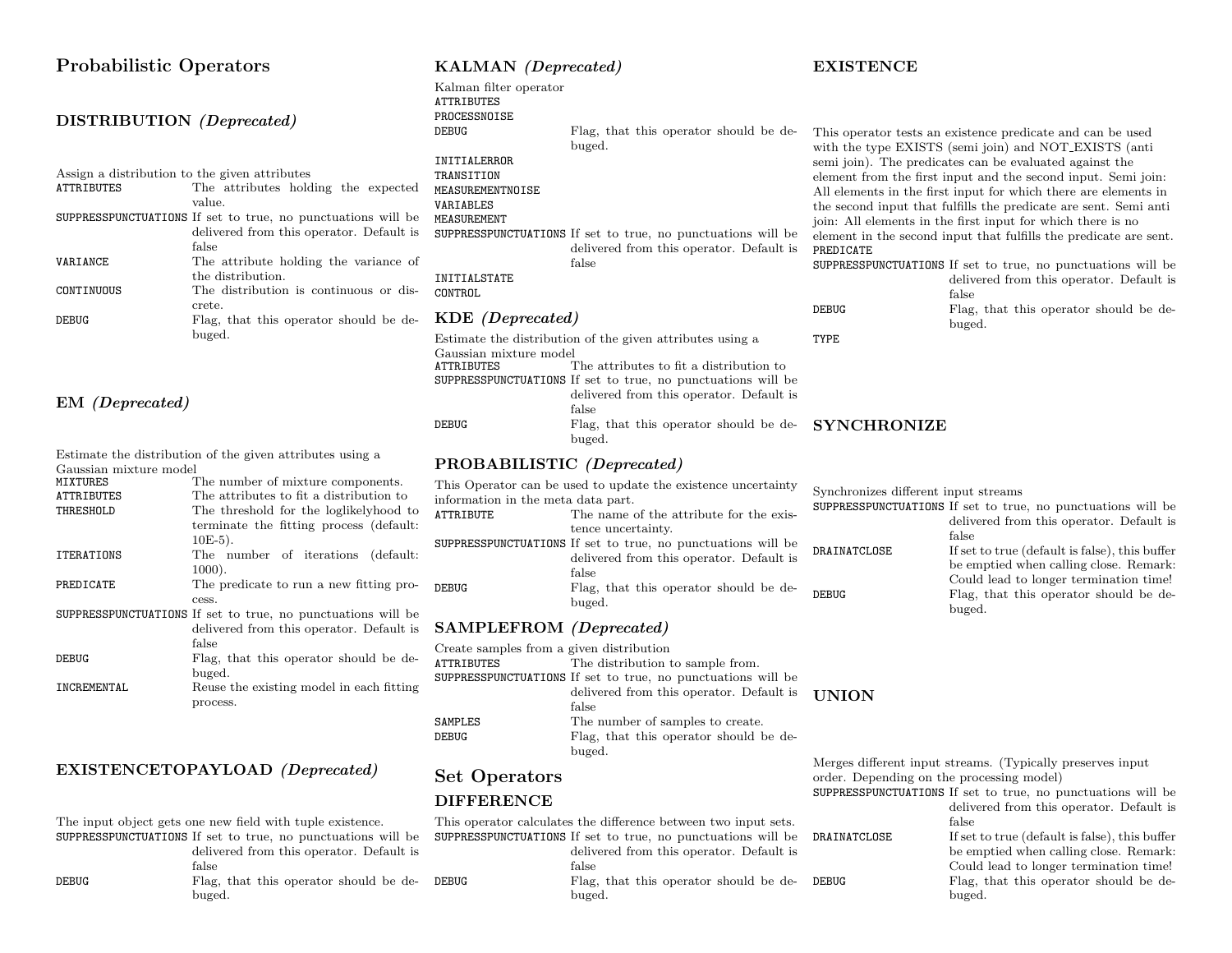## Sink Operators

#### **CSVFILESINK**

| Allows to write tp a csy based file |                                                       |
|-------------------------------------|-------------------------------------------------------|
| CSV. NUMBERFORMATTER                | Formatter for integer numbers.                        |
| <b>TEXTDELIMITER</b>                | Delimiter for Strings. No default.                    |
| NULLVALUETEXT                       | Text to output for 'null'. Default is                 |
|                                     | empty string.                                         |
| OPTIONS                             | Additional options.                                   |
| DEBUG                               | Flag, that this operator should be de-                |
|                                     | buged.                                                |
| WRITEMETADATA                       | Write metadata.                                       |
| DELIMITER                           | Default delimiter is '.'                              |
| <b>SINK</b>                         | The name of the sink.                                 |
| CSV. WRITEMETADATA                  | Write metadata.                                       |
| SUPPRESSPUNCTUATIONS                | If set to true, no punctuations will be               |
|                                     | delivered from this operator. Default                 |
|                                     | is false                                              |
|                                     | CSV.FLOATINGFORMATTER Formatter for floating numbers. |

**CONSOLESINK** 

FILENAME

#### Print input to standard out.<br>PRINTPORT Set 1 Set to true, if input port should printed. Default is false DUMPPUNCTUATION Set to true, if punctuations should printed. Default is false SUPPRESSPUNCTUATIONS If set to true, no punctuations will delivered from this operator. Default false DEBUG Flag, that this operator should be debuged.

#### FILESINK (Deprecated)

The operator can be used to dump the results of an operator to a file. **CACHESIZE** FLOATINGFORMATTER FILETYPE<br>DEBUG Flag, that this operator should be d buged. APPEND DUMPMETADATA NUMBERFORMATTER LINENUMBERS SUPPRESSPUNCTUATIONS If set to true, no punctuations will delivered from this operator. Default false FILENAME

### GROUPSPLITFILEWRITER

GroupSplitFileWriter

|     | PATH                                 | Outputfolder                                                                    | ${\bf ACCESS}$                           |                                                                    |
|-----|--------------------------------------|---------------------------------------------------------------------------------|------------------------------------------|--------------------------------------------------------------------|
|     | <b>GROUPATTRIBUTES</b>               |                                                                                 |                                          |                                                                    |
|     |                                      | SUPPRESSPUNCTUATIONS If set to true, no punctuations will be                    |                                          |                                                                    |
|     |                                      | delivered from this operator. Default is                                        | Generic operator to connect to an input. |                                                                    |
|     |                                      | false                                                                           | DATEFORMAT                               | The date format used.                                              |
| is  | DATAHANDLER                          | The name of the data handler to use, e.g.                                       | SCHEMA2                                  | The output schema for port 2.                                      |
|     |                                      | Tuple or Document.                                                              | SCHEMA1                                  | The output schema for port 1.                                      |
|     | <b>DEBUG</b>                         | Flag, that this operator should be de-                                          | OVERWRITESCHEMASOURCENAME                | Output schema typically co                                         |
| le- |                                      | buged.                                                                          |                                          | tains source name in attribute                                     |
|     |                                      |                                                                                 |                                          | Sometime this is not wanted. S                                     |
|     | <b>MEMSTOREWRITE</b>                 |                                                                                 |                                          | to false to avoid overwriting.                                     |
|     |                                      |                                                                                 | SCHEMA3                                  | The output schema for port 3.                                      |
|     |                                      | This operator writes all elements to a given store. If the store                | REALTIMEDELAY                            | For out of order.<br>How lon                                       |
|     | does not exists, it will be created. |                                                                                 |                                          | should be waited for new el                                        |
| be  | CLEARSTORE                           | The store is cleaned every time the                                             |                                          | ments.                                                             |
| ılt |                                      | query is started new. If set to false,<br>the elements will be appended without | PROTOCOL                                 | The name of the protocol ha                                        |
|     |                                      | cleaning the store.                                                             |                                          | dler to use, e.g. Csv or SizeByt                                   |
|     | <b>STORE</b>                         | The name of the memory store to write                                           |                                          | Buffer.                                                            |
|     |                                      | to                                                                              | OPTIONS                                  | Additional options.                                                |
|     |                                      | SUPPRESSPUNCTUATIONS If set to true, no punctuations will be                    | METAATTRIBUTE                            | If set, this value overwrites th                                   |
|     |                                      | delivered from this operator. Default is                                        |                                          | meta data created from the                                         |
|     |                                      | false                                                                           |                                          | source.                                                            |
|     | <b>DEBUG</b>                         | Flag, that this operator should be de-                                          | <b>DEBUG</b>                             | Flag, that this operator shou                                      |
|     |                                      | buged.                                                                          | <b>OUTOFORDER</b>                        | be debuged.                                                        |
|     |                                      |                                                                                 |                                          | The system needs to know if the                                    |
| be  | <b>SENDER</b>                        |                                                                                 |                                          | input is ordered by timestamp                                      |
|     |                                      |                                                                                 | TRANSPORT                                | Set to true if this is not the cas<br>The name of the transport ha |
| be  |                                      | This operator can be used to publish processing results to                      |                                          | dler to use, e.g.<br>File                                          |
|     |                                      | multiple endpoints using different transport and application                    |                                          | TcpServer.                                                         |
| be  | protocols.                           |                                                                                 |                                          | MAXTIMETOWAITFORNEWEVENTMS For access. Max time to wa              |
| is  | PROTOCOL                             |                                                                                 |                                          | for a new element before callin                                    |
| le- | OPTIONS                              | Additional options for different handler.                                       |                                          | done. Typically used when tl                                       |
|     | <b>DEBUG</b>                         | Flag, that this operator should be de-                                          |                                          | input stream has an end                                            |
|     |                                      | buged.                                                                          | READMETADATA                             | If the source provides meta dat                                    |
|     | WRITEMETADATA                        | Write metadata.                                                                 |                                          | use this flag to enable reading                                    |
|     | TRANSPORT                            |                                                                                 |                                          | meta data.                                                         |
|     | SINK                                 | The name of the sink.                                                           | <b>SCHEMA</b>                            | The output schema.                                                 |
|     | CSV.WRITEMETADATA                    | Write metadata.                                                                 | APPLICATIONTIMEDELAY                     | For out of order. After waitin                                     |
|     | WRAPPER                              |                                                                                 |                                          | some realTimeDelay, what tin                                       |
|     |                                      | SUPPRESSPUNCTUATIONS If set to true, no punctuations will be                    |                                          | should be added to application                                     |
|     |                                      | delivered from this operator. Default is                                        |                                          | time.                                                              |
|     |                                      | false                                                                           | WRAPPER                                  | The name of the wrapper to us                                      |
|     | DATAHANDLER                          |                                                                                 |                                          | e.g. GenericPush or GenericPu                                      |
| le- |                                      |                                                                                 | INPUTSCHEMA                              | A list of data types describing                                    |
|     | <b>SINK</b>                          |                                                                                 |                                          | the input format. Must be con                                      |
|     |                                      |                                                                                 |                                          | patible with output schema!                                        |
|     | Represents a view for s sink.        |                                                                                 | SOURCE                                   | The name of the sourcetype                                         |
|     | <b>SINK</b>                          |                                                                                 |                                          | create.                                                            |
|     |                                      | SUPPRESSPUNCTUATIONS If set to true, no punctuations will be                    | SUPPRESSPUNCTUATIONS                     | If set to true, no punctuation                                     |
| be  |                                      | delivered from this operator. Default is                                        |                                          | will be delivered from this ope                                    |
| is  |                                      | false                                                                           |                                          | ator. Default is false                                             |
|     | <b>DEBUG</b>                         | Flag, that this operator should be de-                                          | DATAHANDLER                              | The name of the datahandler                                        |
|     |                                      | buged.                                                                          |                                          | use, e.g. Tuple or Document.                                       |
|     |                                      |                                                                                 |                                          |                                                                    |

## Source Operators

The output schema for port 1. Output schema typically contains source name in attributes. Sometime this is not wanted. Set to false to avoid overwriting. The output schema for port 3. For out of order. How long should be waited for new elements. The name of the protocol handler to use, e.g. Csv or SizeByte-Buffer. Additional options. If set, this value overwrites the meta data created from this source. Flag, that this operator should be debuged. The system needs to know if the input is ordered by timestamps. Set to true if this is not the case! The name of the transport handler to use, e.g. File or TcpServer. For access. Max time to wait for a new element before calling done. Typically used when the input stream has an end If the source provides meta data, use this flag to enable reading of meta data. The output schema. For out of order. After waiting some realTimeDelay, what time should be added to application time. The name of the wrapper to use, e.g. GenericPush or GenericPull. A list of data types describing the input format. Must be compatible with output schema! The name of the sourcetype to create. If set to true, no punctuations will be delivered from this operator. Default is false The name of the datahandler to use, e.g. Tuple or Document.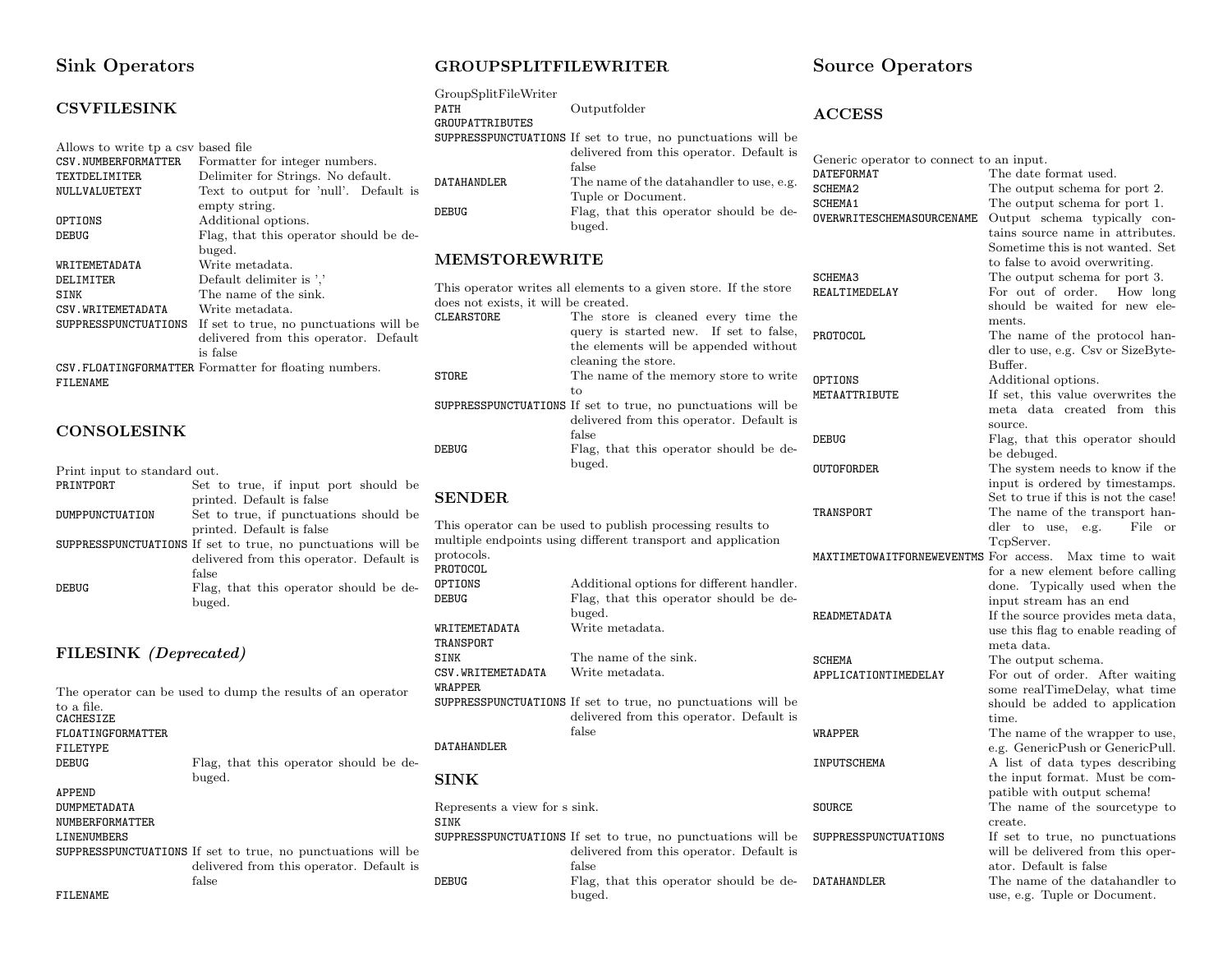## **CSVFILESOURCE**

## MEMSTORESOURCE

## RECEIVE

| Allows to read input from a csy based file |                                                                      |                                |                                                               |                           |                                                                         |
|--------------------------------------------|----------------------------------------------------------------------|--------------------------------|---------------------------------------------------------------|---------------------------|-------------------------------------------------------------------------|
| TRIM                                       | If set to true, for each element<br>leading and trailing whitespaces |                                |                                                               | pushed from source).      | Generic operator to connect to an input that sends data (i.e.           |
|                                            | are removed. Default false.                                          |                                |                                                               | DATEFORMAT                | The date format used.                                                   |
| METAATTRIBUTE                              | If set, this value overwrites the                                    |                                | This operator provides all elements of the given memory store | SCHEMA2                   | The output schema for port 2.                                           |
|                                            | meta data created from this                                          | as stream.                     |                                                               | SCHEMA1                   | The output schema for port 1.                                           |
|                                            | source.                                                              | SCHEMA                         | The output schema.                                            | OVERWRITESCHEMASOURCENAME | Output schema typically con-                                            |
| <b>OUTOFORDER</b>                          | The system needs to know if the                                      | <b>STORE</b>                   | The name of the memory store to read                          |                           | tains source name in attributes.                                        |
|                                            | input is ordered by timestamps.                                      |                                | from.                                                         |                           | Sometime this is not wanted. Set                                        |
|                                            | Set to true if this is not the case!                                 |                                | SUPPRESSPUNCTUATIONS If set to true, no punctuations will be  |                           | to false to avoid overwriting.                                          |
| DELIMITER                                  | Default delimiter is ','                                             |                                | delivered from this operator. Default is                      | SCHEMA3                   | The output schema for port 3.                                           |
| READFIRSTLINE                              | If fist line contains header in-                                     |                                | false                                                         | REALTIMEDELAY             | For out of order. How long                                              |
|                                            | formation, set to false. Default                                     | <b>DEBUG</b>                   | Flag, that this operator should be de-<br>buged.              |                           | should be waited for new ele-<br>ments.                                 |
|                                            | true.<br>MAXTIMETOWAITFORNEWEVENTMS For access. Max time to wait     | METAATTRIBUTE                  | If set, this value overwrites the meta                        | PROTOCOL                  | The name of the protocol han-                                           |
|                                            | for a new element before calling                                     |                                | data created from this source.                                |                           | dler to use, e.g. Csv or SizeByte-                                      |
|                                            | done. Typically used when the                                        |                                |                                                               |                           | Buffer.                                                                 |
|                                            | input stream has an end                                              |                                |                                                               | OPTIONS                   | Additional options.                                                     |
| <b>SCHEMA</b>                              | The output schema.                                                   |                                |                                                               | METAATTRIBUTE             | If set, this value overwrites the                                       |
| APPLICATIONTIMEDELAY                       | For out of order. After waiting                                      |                                |                                                               |                           | meta data created from this                                             |
|                                            | some realTimeDelay, what time                                        |                                |                                                               |                           | source.                                                                 |
|                                            | should be added to application                                       |                                |                                                               | <b>DEBUG</b>              | Flag, that this operator should                                         |
|                                            | time.                                                                |                                |                                                               |                           | be debuged.                                                             |
| FILENAME                                   |                                                                      |                                |                                                               | <b>OUTOFORDER</b>         | The system needs to know if the                                         |
| DATEFORMAT                                 | The date format used.                                                |                                |                                                               |                           | input is ordered by timestamps.                                         |
| SCHEMA2                                    | The output schema for port 2.                                        |                                |                                                               |                           | Set to true if this is not the case!                                    |
| SCHEMA1                                    | The output schema for port 1.                                        |                                |                                                               | TRANSPORT                 | The name of the transport han-                                          |
| OVERWRITESCHEMASOURCENAME                  | Output schema typically con-                                         |                                |                                                               |                           | dler to use, e.g.<br>File or                                            |
|                                            | tains source name in attributes.                                     | <b>QUERYSOURCE</b>             |                                                               |                           | TcpServer.                                                              |
|                                            | Sometime this is not wanted. Set                                     |                                |                                                               |                           | MAXTIMETOWAITFORNEWEVENTMS For access. Max time to wait                 |
|                                            | to false to avoid overwriting.                                       |                                |                                                               |                           | for a new element before calling                                        |
| SCHEMA3                                    | The output schema for port 3.                                        |                                |                                                               |                           | done. Typically used when the                                           |
| TEXTDELIMITER                              | Delimiter for Strings. No de-                                        |                                |                                                               |                           | input stream has an end                                                 |
|                                            | fault.                                                               |                                |                                                               | READMETADATA              | If the source provides meta data,<br>use this flag to enable reading of |
| REALTIMEDELAY                              | For out of order. How long<br>should be waited for new ele-          |                                |                                                               |                           | meta data.                                                              |
|                                            | ments.                                                               |                                |                                                               | <b>SCHEMA</b>             | The output schema.                                                      |
| OPTIONS                                    | Additional options.                                                  |                                |                                                               | APPLICATIONTIMEDELAY      | For out of order. After waiting                                         |
| <b>DEBUG</b>                               | Flag, that this operator should                                      |                                |                                                               |                           | some realTimeDelay, what time                                           |
|                                            | be debuged.                                                          | Attach a named query as source |                                                               |                           | should be added to application                                          |
| READMETADATA                               | If the source provides meta data,                                    | <b>OPERATOR</b>                | The name of the query that should de-                         |                           | time.                                                                   |
|                                            | use this flag to enable reading of                                   |                                | liver data or a tuple with queryname                          | INPUTSCHEMA               | A list of data types describing                                         |
|                                            | meta data.                                                           |                                | and operatorname                                              |                           | the input format. Must be com-                                          |
| INPUTSCHEMA                                | A list of data types describing                                      | PORT                           | The number of the output port of the                          |                           | patible with output schema!                                             |
|                                            | the input format. Must be com-                                       |                                | operator in the query that should be                          | SOURCE                    | The name of the sourcetype to                                           |
|                                            | patible with output schema!                                          |                                | connect to.                                                   |                           | create.                                                                 |
| <b>SOURCE</b>                              | The name of the sourcetype to                                        |                                | SUPPRESSPUNCTUATIONS If set to true, no punctuations will be  | SUPPRESSPUNCTUATIONS      | If set to true, no punctuations                                         |
|                                            | create.                                                              |                                | delivered from this operator. Default is                      |                           | will be delivered from this oper-                                       |
| SUPPRESSPUNCTUATIONS                       | If set to true, no punctuations                                      |                                | false                                                         |                           | ator. Default is false                                                  |
|                                            | will be delivered from this oper-                                    | <b>DEBUG</b>                   | Flag, that this operator should be de-                        | DATAHANDLER               | The name of the datahandler to                                          |
|                                            | ator. Default is false                                               |                                | buged.                                                        |                           | use, e.g. Tuple or Document.                                            |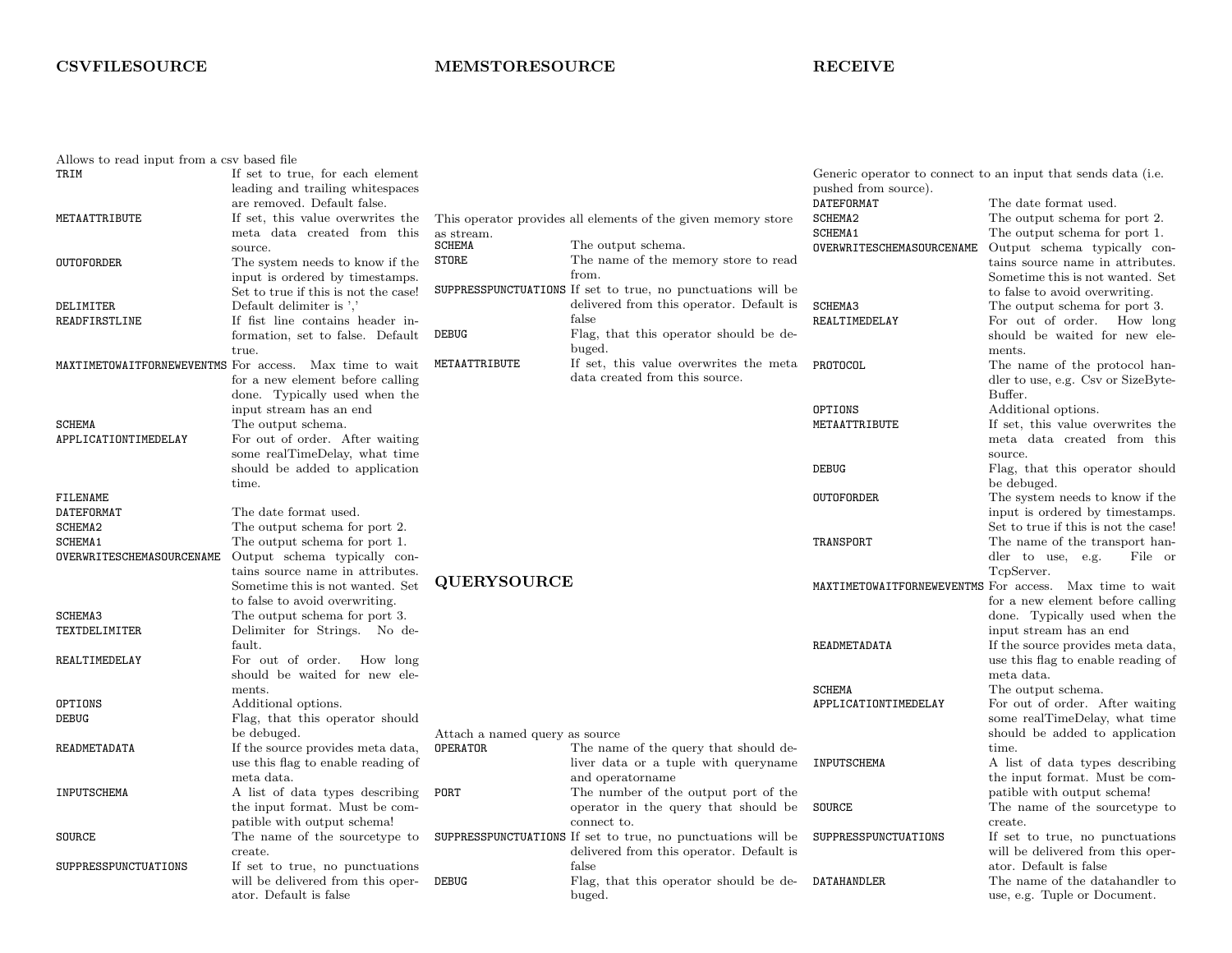## RETRIEVE

## STREAM

## TIMER

|                                      |                                                             |                   |                                                              | A trigger with time events |                                                              |
|--------------------------------------|-------------------------------------------------------------|-------------------|--------------------------------------------------------------|----------------------------|--------------------------------------------------------------|
|                                      |                                                             |                   |                                                              | <b>DATEFORMAT</b>          | The date format used.                                        |
|                                      |                                                             |                   |                                                              | SCHEMA2                    | The output schema for port 2.                                |
|                                      |                                                             |                   |                                                              | SCHEMA1                    | The output schema for port 1.                                |
|                                      |                                                             |                   |                                                              | OVERWRITESCHEMASOURCENAME  | Output schema typically con-                                 |
|                                      |                                                             |                   |                                                              |                            |                                                              |
|                                      | Generic operator to connect to an input which input must be |                   |                                                              |                            | tains source name in attributes.                             |
| retrieved (i.e. pulled from source). |                                                             |                   |                                                              |                            | Sometime this is not wanted. Set                             |
| DATEFORMAT                           | The date format used.                                       |                   |                                                              |                            | to false to avoid overwriting.                               |
|                                      |                                                             |                   |                                                              | SCHEMA3                    | The output schema for port 3.                                |
| SCHEMA2                              | The output schema for port 2.                               |                   |                                                              | REALTIMEDELAY              | For out of order. How long                                   |
| <b>SCHEMA1</b>                       | The output schema for port 1.                               |                   |                                                              |                            | should be waited for new ele-                                |
| OVERWRITESCHEMASOURCENAME            | Output schema typically con-                                |                   |                                                              |                            |                                                              |
|                                      | tains source name in attributes.                            |                   |                                                              |                            | ments.                                                       |
|                                      | Sometime this is not wanted. Set                            |                   |                                                              | OPTIONS                    | Additional options.                                          |
|                                      |                                                             |                   |                                                              | METAATTRIBUTE              | If set, this value overwrites the                            |
|                                      | to false to avoid overwriting.                              |                   |                                                              |                            | meta data created from this                                  |
| <b>SCHEMA3</b>                       | The output schema for port 3.                               |                   |                                                              |                            | source.                                                      |
| REALTIMEDELAY                        | For out of order. How long                                  |                   |                                                              | DEBUG                      |                                                              |
|                                      | should be waited for new ele-                               |                   |                                                              |                            | Flag, that this operator should                              |
|                                      | ments.                                                      |                   |                                                              |                            | be debuged.                                                  |
| PROTOCOL                             | The name of the protocol han-                               |                   |                                                              | OUTOFORDER                 | The system needs to know if the                              |
|                                      | dler to use, e.g. Csv or SizeByte-                          |                   |                                                              |                            | input is ordered by timestamps.                              |
|                                      |                                                             |                   |                                                              |                            | Set to true if this is not the case!                         |
|                                      | Buffer.                                                     |                   |                                                              |                            | MAXTIMETOWAITFORNEWEVENTMS For access. Max time to wait      |
| OPTIONS                              | Additional options.                                         |                   |                                                              |                            |                                                              |
| METAATTRIBUTE                        | If set, this value overwrites the                           |                   |                                                              |                            | for a new element before calling                             |
|                                      | meta data created from this                                 |                   |                                                              |                            | done. Typically used when the                                |
|                                      | source.                                                     |                   |                                                              |                            | input stream has an end                                      |
|                                      | Flag, that this operator should                             |                   |                                                              | READMETADATA               | If the source provides meta data,                            |
| DEBUG                                |                                                             |                   |                                                              |                            | use this flag to enable reading of                           |
|                                      | be debuged.                                                 |                   |                                                              |                            | meta data.                                                   |
| OUTOFORDER                           | The system needs to know if the                             |                   |                                                              |                            |                                                              |
|                                      | input is ordered by timestamps.                             |                   |                                                              | <b>SCHEMA</b>              | The output schema.                                           |
|                                      | Set to true if this is not the case!                        |                   |                                                              | APPLICATIONTIMEDELAY       | For out of order. After waiting                              |
| TRANSPORT                            | The name of the transport han-                              |                   |                                                              |                            | some realTimeDelay, what time                                |
|                                      | dler to use, e.g.<br>File or                                |                   |                                                              |                            | should be added to application                               |
|                                      |                                                             |                   |                                                              |                            | time.                                                        |
|                                      | TcpServer.                                                  |                   |                                                              | INPUTSCHEMA                | A list of data types describing                              |
|                                      | MAXTIMETOWAITFORNEWEVENTMS For access. Max time to wait     |                   |                                                              |                            | the input format. Must be com-                               |
|                                      | for a new element before calling                            |                   |                                                              |                            |                                                              |
|                                      | done. Typically used when the                               |                   |                                                              |                            | patible with output schema!                                  |
|                                      | input stream has an end                                     |                   |                                                              | PERIOD                     | The timer period in ms                                       |
| READMETADATA                         | If the source provides meta data,                           |                   |                                                              | TIMEFROMSTART              | Start from 0. If set to false, start                         |
|                                      | use this flag to enable reading of                          |                   |                                                              |                            | from Jan 1th 1970.                                           |
|                                      |                                                             |                   |                                                              | SOURCE                     | The name of the sourcetype to                                |
|                                      | meta data.                                                  |                   |                                                              |                            | create.                                                      |
| SCHEMA                               | The output schema.                                          |                   |                                                              | SUPPRESSPUNCTUATIONS       | If set to true, no punctuations                              |
| APPLICATIONTIMEDELAY                 | For out of order. After waiting                             |                   |                                                              |                            |                                                              |
|                                      | some realTimeDelay, what time                               |                   |                                                              |                            | will be delivered from this oper-                            |
|                                      | should be added to application                              | Integrate a view. |                                                              |                            | ator. Default is false                                       |
|                                      | time.                                                       | SOURCENAME        |                                                              |                            |                                                              |
|                                      |                                                             |                   |                                                              |                            |                                                              |
| INPUTSCHEMA                          | A list of data types describing                             | SCHEMA            | The output schema.                                           | <b>Test Operators</b>      |                                                              |
|                                      | the input format. Must be com-                              | NODE              |                                                              |                            |                                                              |
|                                      | patible with output schema!                                 | <b>SOURCE</b>     |                                                              | <b>COMPARE</b>             |                                                              |
| SOURCE                               | The name of the sourcetype to                               |                   | SUPPRESSPUNCTUATIONS If set to true, no punctuations will be |                            |                                                              |
|                                      | create.                                                     |                   | delivered from this operator. Default is                     | Compares to input streams  |                                                              |
| SUPPRESSPUNCTUATIONS                 | If set to true, no punctuations                             |                   | false                                                        |                            | SUPPRESSPUNCTUATIONS If set to true, no punctuations will be |
|                                      | will be delivered from this oper-                           | DATAHANDLER       | The name of the data handler to use, e.g.                    |                            | delivered from this operator. Default is                     |
|                                      |                                                             |                   |                                                              |                            |                                                              |
|                                      | ator. Default is false                                      |                   | Tuple or Document.                                           | false                      |                                                              |
| DATAHANDLER                          | The name of the datahandler to                              | DEBUG             | Flag, that this operator should be de-                       | <b>DEBUG</b>               | Flag, that this operator should be de-                       |
|                                      | use, e.g. Tuple or Document.                                |                   | buged.                                                       | buged.                     |                                                              |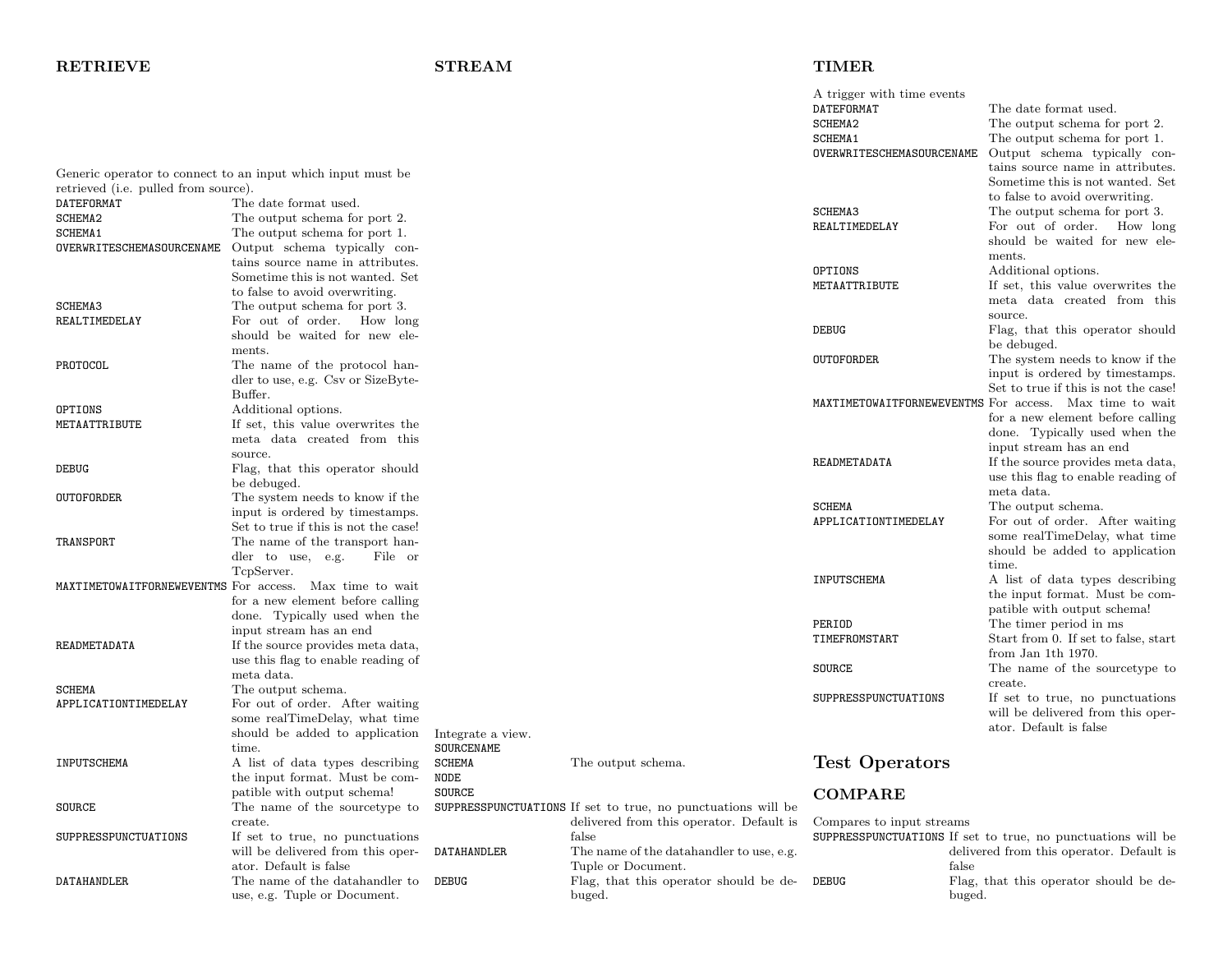## Transform Operators

## CONVERTER

This operator can be used to transform element with other protocol handler, e.g. read a complete document from a server <sup>1</sup><br>and then parse this document with csy or yml

|                          | and their parse this document with esy or xill               | SUPP)       |
|--------------------------|--------------------------------------------------------------|-------------|
| DATEFORMAT               | used if schema<br>$\rm{Format}$<br>contains                  |             |
|                          | (Start End) TimestampString                                  |             |
| PROTOCOL                 | Protocol handler to use.                                     | DEBU        |
| OPTIONS                  | Additional options. See help doc for fur-                    |             |
|                          | ther information                                             |             |
| <b>DEBUG</b>             | Flag, that this operator should be de-                       | TО          |
|                          | buged.                                                       | Tran        |
| <b>OUTPUTDATAHANDLER</b> | Datahandler to use for creation of ele-                      | DATE:       |
|                          | ments.                                                       |             |
| <b>SCHEMA</b>            | The output schema of this operator                           |             |
| <b>SOURCE</b>            | Overwrite source name                                        | <b>SCHE</b> |
|                          | SUPPRESSPUNCTUATIONS If set to true, no punctuations will be | SUPP)       |
|                          | delivered from this operator. Default is                     |             |
|                          | false                                                        |             |
| INPUTDATAHANDLER         | Datahandler to use as input (e.g. for-                       | DEBU        |
|                          | mat deliefered from preceeding opera-                        |             |
|                          | tor)                                                         | TYPE        |
| UPDATEMETA               | If set to false, existing meta data will                     |             |
|                          | not be touched.                                              |             |

#### KVUNNEST

| Creates from one key value object a set of key value objects |                                                              |  |
|--------------------------------------------------------------|--------------------------------------------------------------|--|
| ATTRIBUTE                                                    | The input attribute that should be                           |  |
|                                                              | unnested. Must be a multi value at-                          |  |
|                                                              | tribute!                                                     |  |
|                                                              | SUPPRESSPUNCTUATIONS If set to true, no punctuations will be |  |
|                                                              | delivered from this operator. Default is                     |  |
|                                                              | false                                                        |  |
| DEBUG                                                        | Flag, that this operator should be de-                       |  |
|                                                              | buged.                                                       |  |

### TIMESTAMPTOPAYLOAD (Deprecated)

Depracated: Use Map and TimeInterval.Start and TimeInterval.End directly. This operator is needed before data is send to another system (e.g. via a socket sink) to keep the time meta information (i.e. start and end time stamp). The input object gets two new fields with start and end timestamp. If this output is read again by (another) Odysseus instance, the following needs to be attached to the schema: ['start', 'StartTimestamp'], ['end', 'EndTimestamp'] Names of the attributes for the start and endtimestamp (default meta valid start and meta valid end. SUPPRESSPUNCTUATIONS If set to true, no punctuations will be

delivered from this operator. Default is false DEBUG Flag, that this operator should be debuged.

#### TOKEYVALUE

Converts an input object a key-value/JSON object TEMPLATE Template for the JSON object. Variables have to be in <brackets> and their names have to match the tuples attribute names. SUPPRESSPUNCTUATIONS If set to true, no punctuations will be delivered from this operator. Default is false

DEBUG Flag, that this operator should be debuged.

## **TOTUPLE**

Translates objects to a tuple<br>DATEFORMAT If usi If using a string for date information, use this format to parse the date (in Java syntax).

- SCHEMA
- SUPPRESSPUNCTUATIONS If set to true, no punctuations will be delivered from this operator. Default is false DEBUG Flag, that this operator should be debuged.

## UNNEST

The UnNest operator unpacks incoming tuple with a multi value attribute to create multiple tuples RECALCULATE ATTRIBUTE SUPPRESSPUNCTUATIONS If set to true, no punctuations will be delivered from this operator. Default is false DEBUG Flag, that this operator should be debuged.

### Aggregates

| AMEDIAN      | MAX    |
|--------------|--------|
| AMEDIAN2     | MEDIAN |
| <b>AVG</b>   | MIN    |
| COMPLETENESS | NEST   |
| CORR.        | NTH    |
| COUNT        | RATE   |
| COV          | STDDEV |
| DISTINCTNEST | SUM    |
| FIRST        | VAR.   |
| LAST         |        |

#### Functions

#### Array

elementAt(List, Number)  $\rightarrow$  Object elementAt(List, Number)  $\rightarrow$  Object

#### **Bit**

 $\text{adler}(BitVector) \rightarrow \text{BitVector}$  $\text{crc}(\textit{BitVector}) \rightarrow \text{BitVector}$  $subset(BitVector, Integer, Integer) \rightarrow BitVector$ 

toBinary(UnsignedInt16)  $\rightarrow$  BitVector toBinary(Floating Number)  $\rightarrow$  BitVector toBinary( $Byte$ )  $\rightarrow$  BitVector toBinary( $String$ )  $\rightarrow$  BitVector  $\text{tolong}(BitVector) \rightarrow \text{Long}$ 

#### Bool

 $\mathrm{xor}(Boolean, Boolean) \rightarrow \mathrm{Boolean}$ 

#### Command

 $addQuery(String, String) \rightarrow Command$  $fullQuery(Dbject) \rightarrow Command$ partialQuery( $Object$ )  $\rightarrow$  Command removeQuery( $Object$ )  $\rightarrow$  Command resumeQuery( $Object$ )  $\rightarrow$  Command setPeriod( $\theta$ bject, Number)  $\rightarrow$  Command startQuery( $\theta$ bject)  $\rightarrow$  Command stopQuery( $Object$ )  $\rightarrow$  Command suspendQuery( $Ob\text{ }jet$ )  $\rightarrow$  Command updateProtocolOption(Object, String, String)  $\rightarrow$ Command updateTimeWindow(Object, Discrete Number, Discrete  $Number$ )  $\rightarrow$  Command updateTransportOption(Object, String, String)  $\rightarrow$ Command

#### Compare

strlike(String, String)  $\rightarrow$  Boolean

#### Crypt

 $DSA(Number) \rightarrow List\_{String}$  $EC(Number) \rightarrow List\_String$  $MD2withRSASign(Simple Type, String) \rightarrow String$  $MD2withRSAVerify(Simple Type, String, String) \rightarrow$ Boolean  $MD5(String) \rightarrow String$  $MD5withRSASign(Simple Type, String) \rightarrow String$  $MD5withRSAVerify(Simple Type, String, String) \rightarrow$ Boolean NONEwithDSASign(Simple Type, String)  $\rightarrow$  String NONEwithDSAVerify(Simple Type, String, String)  $\rightarrow$ Boolean NONEwithECDSASign(Simple Type, String)  $\rightarrow$  String NONEwithECDSAVerify(Simple Type, String, String)  $\rightarrow$ Boolean NONEwithRSASign(Simple Type, String)  $\rightarrow$  String NONEwithRSAVerify(Simple Type, String, String)  $\rightarrow$ Boolean  $RSA(Number) \rightarrow List\_String$  $SHA1(Strinq) \rightarrow String$  $SHA1withDSASign(Simple Type, String) \rightarrow String$ SHA1withDSAVerify(Simple Tupe, String, String)  $\rightarrow$ Boolean  $SHA1 with ECDSASign(Simple Type, String) \rightarrow String$ SHA1withECDSAVerify(Simple Type, String, String)  $\rightarrow$ Boolean

SHA1withRSASign(Simple Type, String)  $\rightarrow$  String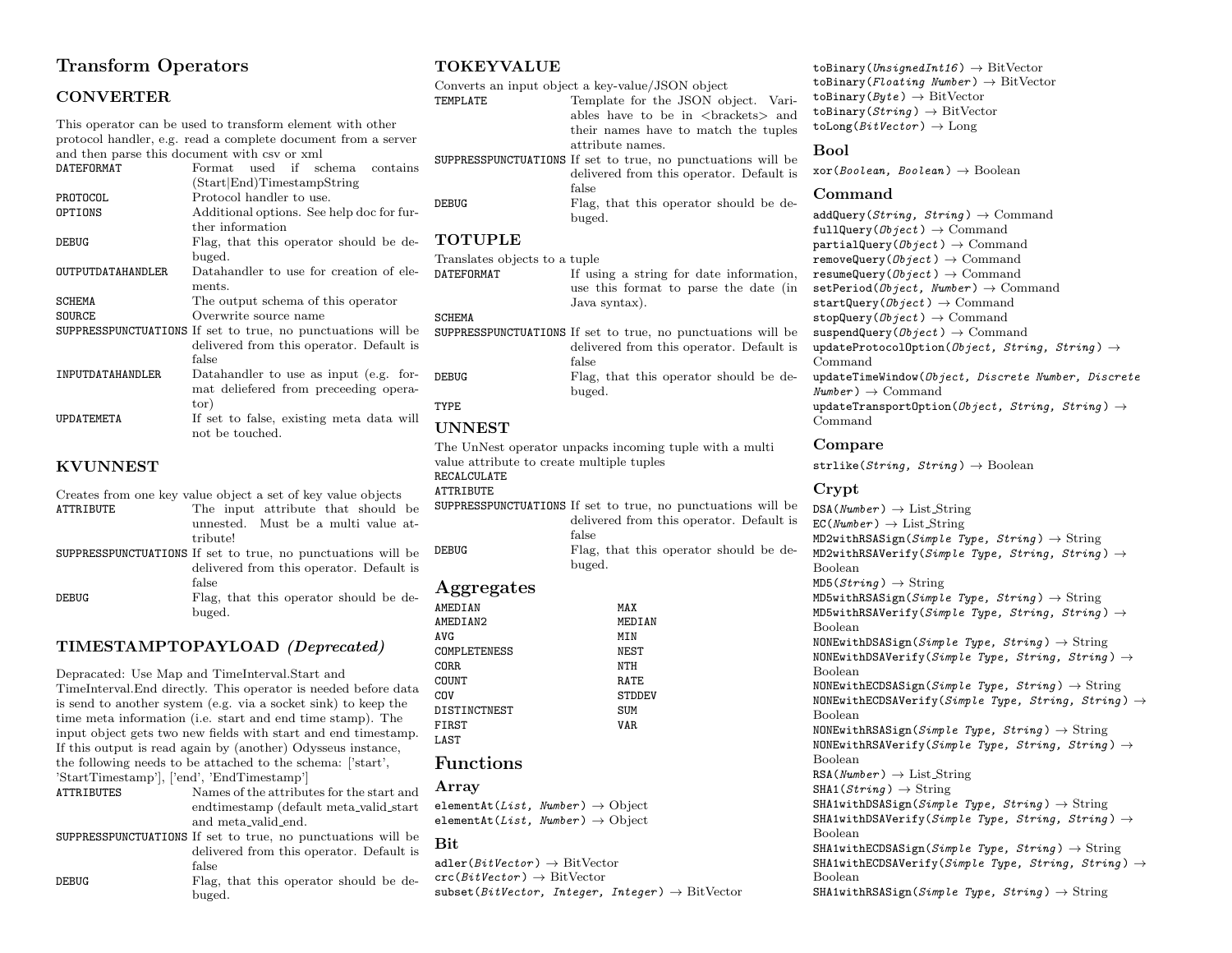SHA1withRSAVerify(Simple Type, String, String)  $\rightarrow$ Boolean  $SHA244(String) \rightarrow String$  $SHA256(String) \rightarrow String$  $SHA256 with ECDSASien(Simple True, String) \rightarrow String$  $SHA256 with ECDSAVerify(Simple, String, String) \rightarrow$ Boolean  $SHA256withRSASign(Simple Type, String) \rightarrow String$ SHA256withRSAVerify(Simple Type, String, String)  $\rightarrow$ Boolean  $SHA384(String) \rightarrow String$  $SHA384with ECDSASign(Simple Type, String) \rightarrow String$ SHA384withECDSAVerify(Simple Type, String, String)  $\rightarrow$ Boolean SHA384withRSASign(Simple Type, String)  $\rightarrow$  String SHA384withRSAVerify(Simple Type, String, String)  $\rightarrow$ Boolean  $SHA512(Strina) \rightarrow String$  $SHA512$ withECDSASign(Simple Type, String)  $\rightarrow$  String SHA512withECDSAVerify(Simple Type, String, String)  $\rightarrow$ Boolean  $SHA512$ withRSASign(Simple Type, String)  $\rightarrow$  String SHA512withRSAVerify(Simple Type, String, String)  $\rightarrow$ Boolean

#### Dstring

strcontains( $DString, String$ )  $\rightarrow$  Boolean indexof( $DString, String$ )  $\rightarrow$  Integer  $length(DString) \rightarrow Integer$  $lower(DString) \rightarrow String$ regex( $DString$ ,  $String$ )  $\rightarrow$  Boolean startsWith( $DString$ ,  $String$ )  $\rightarrow$  Boolean strcontains( $DString, String$ )  $\rightarrow$  Boolean substring(DString, Number, Number)  $\rightarrow$  String  $substring(DString, Number) \rightarrow String$ upper( $DString$ )  $\rightarrow$  String

#### Function

difference(IntervalByte, IntervalByte)  $\rightarrow$  IntervalDouble  $DolToEur(Wumber) \rightarrow Double$ filterQueryIDs(*List*,  $String$ )  $\rightarrow$  List  $getSharedOpsCount(Integer) \rightarrow Integer$ getSourceCount(Integer)  $\rightarrow$  Integer intersection(IntervalByte, IntervalByte)  $\rightarrow$ IntervalDouble  $IsACQuery(Integer) \rightarrow Boolean$ kvread(String, String)  $\rightarrow$  Object kvremove( $String, String$ )  $\rightarrow$  Object kvwrite(String, String, Simple Type)  $\rightarrow$  Object  $MaxSheddingFactor(Integer) \rightarrow Integer$ QueryBasePriority(Integer)  $\rightarrow$  Long  $QueryLastStateChangeTS(Integer) \rightarrow Long$ QueryName(*Integer*)  $\rightarrow$  String QueryPriority(Integer)  $\rightarrow$  Long  $QuerySheddinerFactor(Integer) \rightarrow Integer$  $QueryStartTS(Integer) \rightarrow Long$ QueryState(*Integer*)  $\rightarrow$  String

retrieveQueryIDs( $Strinq$ )  $\rightarrow$  List toInterval(Number, Number)  $\rightarrow$  IntervalDouble union(IntervalByte, IntervalByte)  $\rightarrow$  IntervalDouble

#### Functions

 $burn(Double) \rightarrow Double$ busyWait( $Double$ )  $\rightarrow$  Double  $counter() \rightarrow Long$ counter( $Byte, Byte$ )  $\rightarrow$  Long  $counter(Boolean) \rightarrow \text{Long}$ eif(Boolean, Object, Object)  $\rightarrow$  Object  $eval(String) \rightarrow Object$ hash(Simple Type)  $\rightarrow$  Integer isNull( $Object$ )  $\rightarrow$  Boolean  $isNAN(Number) \rightarrow Boolean$ isNull( $Object$ )  $\rightarrow$  Boolean  $load() \rightarrow Double$  $MDAAddDim(String, ListDouble) \rightarrow Object$  $MDAAddDim(Striangle, Integer, ListDouble) \rightarrow Object$  $MDADim(Double, Double, Integer) \rightarrow List\_Double$  $MDADrop(String) \rightarrow Object$  $MDAExchangeDim(Striangle, Integer, List\_Double) \rightarrow Object$  $MDAIndex(String, Double) \rightarrow Integer$  $MDAIndices(String, List\_Double) \rightarrow List\_Integer$  $MDAInit(String, List) \rightarrow Object$  $MDARemoveDim(String, Integer) \rightarrow Object$  $\text{mem}() \rightarrow \text{Long}$ random( $Byte, Integer$ )  $\rightarrow$  Integer  $read(String) \rightarrow String$  $rnd() \rightarrow Double$  $sleep(Double) \rightarrow Double$  $\texttt{SMAX}(Object, Double) \rightarrow \text{Double}(Denrecated)$  $SMIN(Object, Double) \rightarrow Double (Deprecated)$  $Split(String, String, Long) \rightarrow ListString (Deprecated)$  $\text{Split}(String, String) \rightarrow \text{List}.\text{String}$ storedLine(String, Matrix, Matrix)  $\rightarrow$  Matrix storedValue(String, Matrix, Matrix)  $\rightarrow$  Double  $uptime() \rightarrow Long$ uuid $() \rightarrow$  String

#### Hex

toHex(*Discrete Number*)  $\rightarrow$  HexString toHex( $Double$ )  $\rightarrow$  HexString  $\text{toHex}(String) \rightarrow \text{HexString}$ 

#### Kvstore

kvread( $String$ )  $\rightarrow$  Object kvremove $(String) \rightarrow$  Object kvwrite(String, Simple Type)  $\rightarrow$  Boolean

#### List

All $(List, String) \rightarrow List$ Any(List, String)  $\rightarrow$  List asList( $Object$ )  $\rightarrow$  List  $avg(List) \rightarrow Double$ contains( $String$ ,  $List$ )  $\rightarrow$  Boolean contains( $Number, List$ )  $\rightarrow$  Boolean

fill(List, Discrete Number, Object)  $\rightarrow$  List filter(List, String)  $\rightarrow$  List first(List)  $\rightarrow$  Object foreach(List, String)  $\rightarrow$  List foreachpair(List, String)  $\rightarrow$  List IndexOf(List, Simple Type)  $\rightarrow$  Integer  $IsEmpty(List) \rightarrow Boolean$  $last(List) \rightarrow Object$ ListProject(List, String)  $\rightarrow$  List ListTupleProject(List,  $String$ )  $\rightarrow$  List  $max(List\_Tuple, Discrete Number) \rightarrow Tuple$  $max(List) \rightarrow Object$  $min(List_{\textit{.}}{Tuple}, \textit{Discrete Number}) \rightarrow Tuple$  $min_{\text{max}}(List) \rightarrow Object$ removeDuplicates( $List$ )  $\rightarrow$  List  $rest(List) \rightarrow List$  $rnd(List) \rightarrow Object$ search(List, Simple Type, Boolean)  $\rightarrow$  Object  $size(List) \rightarrow Integer$  $split(String, String) \rightarrow List$  $split(String, String, String) \rightarrow List$ sublist(List, Discrete Number, Discrete Number)  $\rightarrow$  List  $sublist(List, Discrete Number) \rightarrow List$  $sum(List) \rightarrow Double$ toList(Object, Object, Object, Object, Object)  $\rightarrow$  List toList(Object, Object, Object, Object)  $\rightarrow$  List toList(Object, Object, Object, Object, Object, Object, Object, Object, Object, Object)  $\rightarrow$  List toList(Object, Object, Object, Object, Object, Object,  $Ob\text{ } iect$  )  $\rightarrow$  List toList(Object, Object, Object)  $\rightarrow$  List toList(Object, Object, Object, Object, Object, Object )  $\rightarrow$  List toList( $Object, Object$ )  $\rightarrow$  List toList(Object, Object, Object, Object, Object, Object, Object, Object, Object)  $\rightarrow$  List toList(Object, Object, Object, Object, Object, Object,  $Object, Object) \rightarrow List$ toList( $\theta$ bject)  $\rightarrow$  List

## Math

 $abs(Number) \rightarrow Double$  $\text{acos}(Number) \rightarrow \text{Double}$ as2DVector( $Probabilityt$ istic $Double$ ,  $Probabilityt$ icDouble)  $\rightarrow$ VectorProbabilisticDouble as3DVector(ProbabilisticDouble, ProbabilisticDouble,  $ProbabilityisticDouble \rightarrow VectorProbabilisticDouble$  $\text{asin}(Number) \rightarrow \text{Double}$  $atan(Number) \rightarrow Double$ atan2(Number | Object, Number | Object)  $\rightarrow$  Double binomialTest(Integer, Integer, Double, String, Double )  $\rightarrow$  Timestamp  $ceil(Number) \rightarrow Double$  $cos(Number) \rightarrow Double$  $cosh(Number) \rightarrow Double$ distance( $ProbabilityticDouble$ , Number)  $\rightarrow$  Double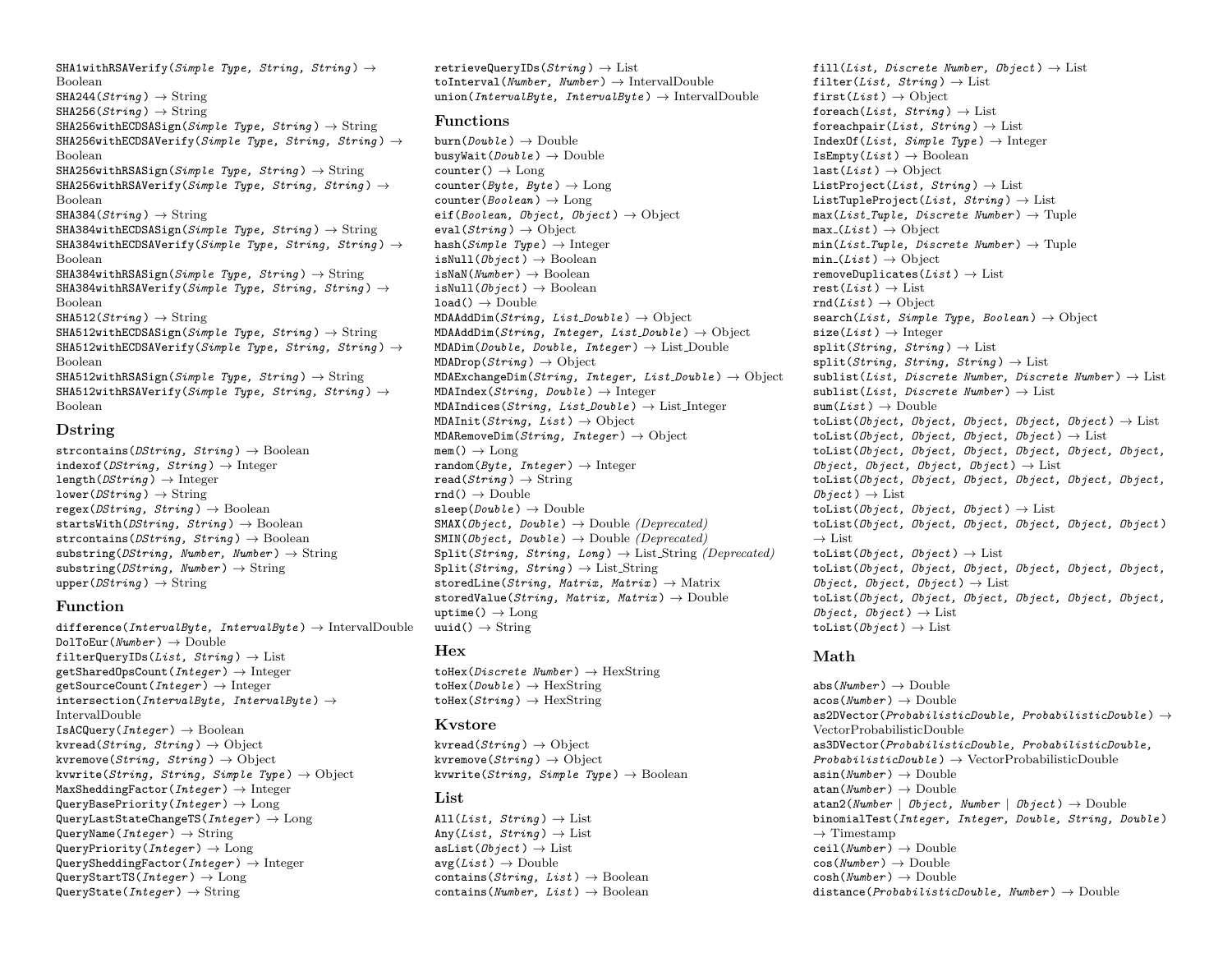distance(VectorProbabilisticDouble, MatrixBoolean)  $\rightarrow$ Double distance(Matrix, Matrix)  $\rightarrow$  Double distance(Number, Number)  $\rightarrow$  Double  $e() \rightarrow Double$  $exp(Number) \rightarrow Double$  $floor(Number) \rightarrow Double$  $\inf() \rightarrow$  Double  $int(ProbabilityticDouble, Number, Number) \rightarrow Double$ kl(VectorProbabilisticDouble,  $VectorProbabilityisticDouble \rightarrow Double$  $kl(ProbabilisticDouble, ProbabilisticDouble) \rightarrow Double$  $log(Number) \rightarrow Double$  $log10(Number) \rightarrow Double$  $loglikelihood(Vector, ProbabilisticDouble) \rightarrow Double$ MAX(Number | Object, Number | Object)  $\rightarrow$  Double  $max(Number | Object, Number | Object) \rightarrow Double$  $min(Number \mid Object, Number \mid Object) \rightarrow Double$  $nan() \rightarrow Double$  $pi() \rightarrow Double$ round(Number, Integer)  $\rightarrow$  Double  $sign(Number) \rightarrow Double$ similarity( $Probability(Probability(1)$ Double similarity(VectorProbabilisticDouble, MatrixBoolean)  $\rightarrow$ Double  $sin(Number) \rightarrow Double$  $sinh(Number) \rightarrow Double$  $sqrt(Mumber) \rightarrow Double$  $tan(Number) \rightarrow Double$  $tanh(Wumber) \rightarrow Double$  $ToDegrees(Number) \rightarrow Double$ ToRadians( $Number$ )  $\rightarrow$  Double UnaryMinus(*Discrete Number*)  $\rightarrow$  Long UnaryMinus(Floating Number)  $\rightarrow$  Double

#### Matrix

 $AVG(Matrix) \rightarrow Double$  $AVG(Vector) \rightarrow Double$ Count(Matrix)  $\rightarrow$  Integer Count(Vector)  $\rightarrow$  Integer  $\det(Matrix) \rightarrow \text{Double}$  $dotProduct(Vector, Vector) \rightarrow Double$  $dotPreduct(Matrix, Matrix) \rightarrow Double$  $eig(Matrix) \rightarrow Vector$  $get(Matrix, Number, Number) \rightarrow Double$ get(Vector, Number)  $\rightarrow$  Double identity( $Number$ )  $\rightarrow$  Matrix  $ieig(Matrix) \rightarrow Vector$  $inv(Matrix) \rightarrow Matrix$  $\text{Max}(Vector) \rightarrow \text{Double}$  $Max(Matrix) \rightarrow Double$ Median( $Vector$ )  $\rightarrow$  Double  $Median(Matrix) \rightarrow Double$  $Min(Vector) \rightarrow Double$  $Min(Matrix) \rightarrow Double$ ones(Number, Number)  $\rightarrow$  Matrix

 $perm(Matrix) \rightarrow Double$  $perms(Vector) \rightarrow Matrix$ readMatrix( $String$ )  $\rightarrow$  Matrix readVector( $String$ , Number)  $\rightarrow$  Vector  $readVector(String) \rightarrow Vector$  $StdDev(Vector) \rightarrow Double$  $StdDev(Matrix) \rightarrow Double$  $sub(Matrix, Number, Number, Number, Number, Number) \rightarrow Matrix$  $sub(Vector, Number, Number) \rightarrow Vector$  $Sum(Vector) \rightarrow Double$  $Sum(Matrix) \rightarrow Double$  $\text{svd}(Matrix) \rightarrow \text{Vector}$ toMatrix(Vector)  $\rightarrow$  Matrix toString(Vector)  $\rightarrow$  String  $\text{toString}(Matrix) \rightarrow String$ toVector( $Matrix$ )  $\rightarrow$  Vector  $tr(Matrix) \rightarrow$  Double  $trans(Matrix) \rightarrow Matrix$  $Var(Vector) \rightarrow Double$  $Var(Matrix) \rightarrow Double$ vectorFromString(String, String, Discrete Number, Discrete Number  $) \rightarrow$  Vector vectorFromString(String, String)  $\rightarrow$  Vector zeros(Number, Number)  $\rightarrow$  Matrix

#### Mep

assureNumber( $Number$ )  $\rightarrow$  Double get(KeyValueObject, String)  $\rightarrow$  Object  $getElement(KeyValueObject, String) \rightarrow Object$  $getElements(KeyValueObject, String) \rightarrow Object$  $path(KeyValueObject, String) \rightarrow ListKeyValueObject$  $\text{toKeyValue}(String) \rightarrow \text{KeyValueObject}$ 

#### String

concat( $\theta$ bject,  $\theta$ bject)  $\rightarrow$  String strcontains( $String, String$ )  $\rightarrow$  Boolean indexof(String, String)  $\rightarrow$  Integer  $\text{length}(String) \rightarrow \text{Integer}$  $lower(String) \rightarrow String$ regex(String, String)  $\rightarrow$  Boolean  $replace(String, String, String) \rightarrow String$ replaceAll(String, List\_String, List\_String)  $\rightarrow$  String replaceAll(String, String, String)  $\rightarrow$  String replaceFirst(String, String, String)  $\rightarrow$  String startsWith(String, String)  $\rightarrow$  Boolean strcontains( $String, String$ )  $\rightarrow$  Boolean substring(String, Number, Number)  $\rightarrow$  String  $substring(String, Number) \rightarrow String$ upper( $String$ )  $\rightarrow$  String

#### Time

businessDays( $Date$ ,  $Date$ )  $\rightarrow$  Integer  $curdate() \rightarrow Date$ dateInMillis( $Date$ )  $\rightarrow$  Long  $day(Date) \rightarrow Integer$  $day(String, String) \rightarrow Integer$ dayofmonth( $String, String$ )  $\rightarrow$  Integer

 $davofmonth(Date) \rightarrow Inteer$ days( $\textit{Date}$ ,  $\textit{Date}$ )  $\rightarrow$  Integer format(Date, String)  $\rightarrow$  String hour(String, String)  $\rightarrow$  Integer hour( $Date$ )  $\rightarrow$  Integer hours( $Date$ ,  $Date$ )  $\rightarrow$  Integer millisecond(String, String)  $\rightarrow$  Long millisecond( $Date$ )  $\rightarrow$  Long milliseconds( $Date$ ,  $Date$ )  $\rightarrow$  Long  $m$ illiTime()  $\rightarrow$  Long minute(String, String)  $\rightarrow$  Integer  $minute(Date) \rightarrow Integer$  $minuteOfDay(*Date*) \rightarrow Integer$ minutes( $Date$ ,  $Date$ )  $\rightarrow$  Integer  $month(String, String) \rightarrow Integer$  $month(Date) \rightarrow Integer$ months( $Date$ ,  $Date$ )  $\rightarrow$  Integer  $nanofime() \rightarrow Long$  $second(Date) \rightarrow Integer$  $second(String, String) \rightarrow Integer$ seconds( $Date, Date$ )  $\rightarrow$  Integer  $systate() \rightarrow Date (Deprecated)$ toDate(String, String)  $\rightarrow$  Date  $\text{toDate}(Number) \rightarrow \text{Date}$  $\text{toLong}(Date) \rightarrow \text{Long}$ toString(Date, String, String)  $\rightarrow$  String toString(Date,  $String$ )  $\rightarrow$  String toTimestamp(*Discrete Number*)  $\rightarrow$  Timestamp week( $String, String$ )  $\rightarrow$  Integer  $\text{week}(Date) \rightarrow \text{Integer}$ weekday( $String, String$ )  $\rightarrow$  Integer weekday( $\text{Date}$ )  $\rightarrow$  Integer year(String, String)  $\rightarrow$  Integer  $year(Date) \rightarrow Integer$  $\text{years}(Date, Date) \rightarrow \text{Integer}$ 

#### Transform

doubleToBoolean( $Double$ )  $\rightarrow$  Boolean ( $Deprecated$ )  $doubleToByte(Double) \rightarrow Bvte(Denrecated)$  $doubleToChar(Double) \rightarrow Char(Deprecated)$  $doubleToFloat(Double) \rightarrow Float(Deprecated)$  $doubleToInteger(Double) \rightarrow Integer(Deprecated)$  $doubleToLong(Double) \rightarrow Long(Deprecated)$  $doubleToShort(Double) \rightarrow Short(Deprecated)$ toString( $Object$ )  $\rightarrow$  String toBoolean( $Number$ )  $\rightarrow$  Boolean toBoolean( $String$ )  $\rightarrow$  Boolean  $toByte(String) \rightarrow Byte$  $toByte(Number) \rightarrow Byte$  $\texttt{toByte}(BitVector) \rightarrow \text{Byte}$  $to$ Byte(*Boolean*)  $\rightarrow$  Byte  $toChar(Wumber) \rightarrow Char$ toChar(Boolean)  $\rightarrow$  Char  $toChar(Strina) \rightarrow Char$  $toDouble(String) \rightarrow Double$  $toDouble(Boolean) \rightarrow Double$  $toDouble(Number) \rightarrow Double$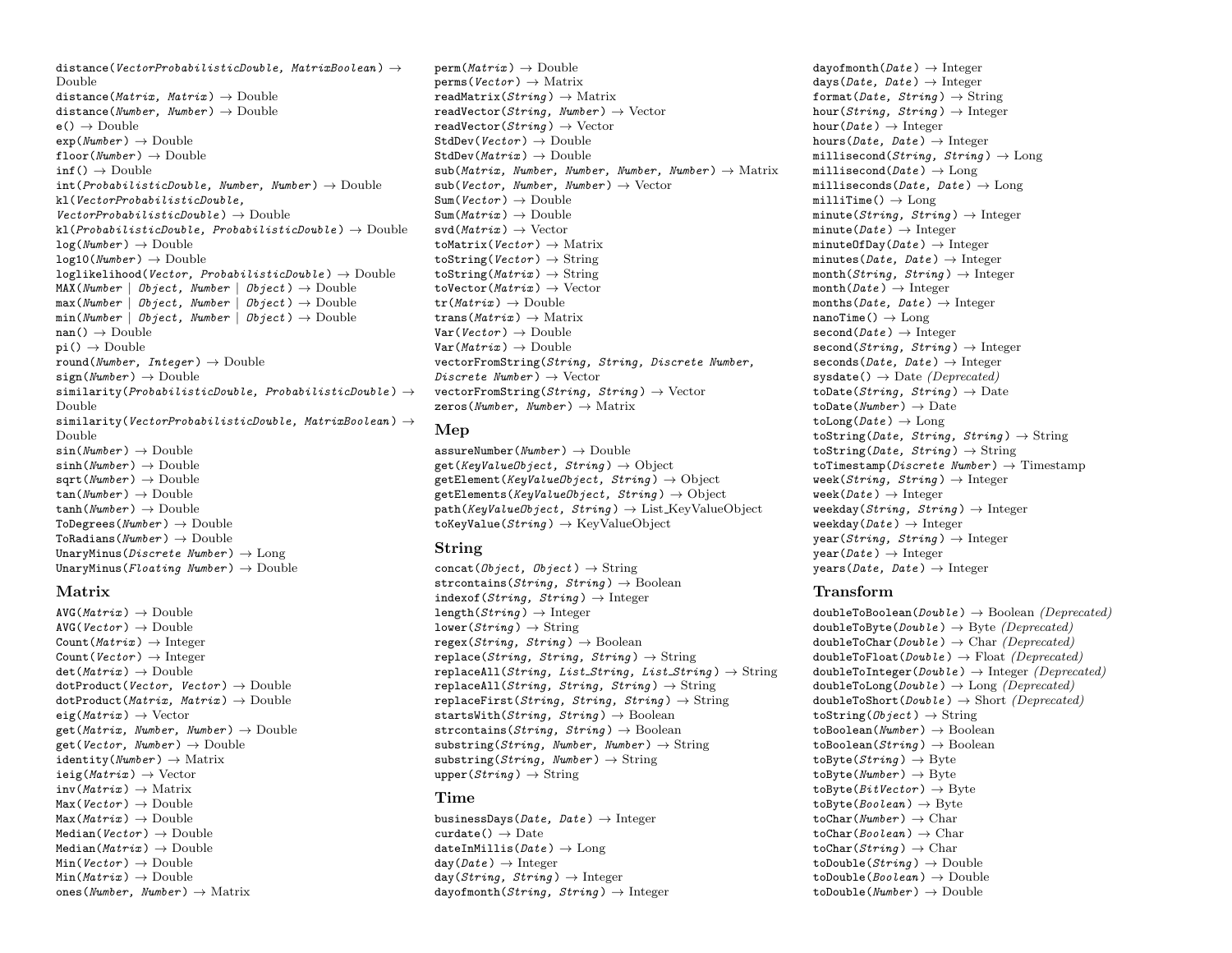toFloat(UnsignedInt16, UnsignedInt16, Boolean)  $\rightarrow$  Float toFloat(UnsignedInt16, UnsignedInt16)  $\rightarrow$  Float toFloat(Boolean)  $\rightarrow$  Float toFloat( $String$ )  $\rightarrow$  Float toFloat(Number)  $\rightarrow$  Float toInteger( $String$ )  $\rightarrow$  Integer toInteger(Boolean)  $\rightarrow$  Integer  $toInter(Number) \rightarrow Integer$ toInteger( $BitVector$ )  $\rightarrow$  Integer  $\text{tolong}(Boolean) \rightarrow$  Long  $\text{tolong}(Number) \rightarrow \text{Long}$  $\text{tolong}(String) \rightarrow \text{Long}$ toNumber( $Object$ )  $\rightarrow$  Double toProbabilisticContinuousDouble(MatrixBoolean,  $MatrixBoolean$  )  $\rightarrow$  ProbabilisticDouble toProbabilisticDiscreteDouble(MatrixBoolean,  $MatrixBoolean$   $\rightarrow$  ProbabilisticDouble toShort( $String$ )  $\rightarrow$  Short  $toShort(Number) \rightarrow Short$ toShort(Boolean)  $\rightarrow$  Short toString( $Object$ )  $\rightarrow$  String toUnsignedInt16( $String$ )  $\rightarrow$  UnsignedInt16 toUnsignedInt16(Boolean)  $\rightarrow$  UnsignedInt16 toUnsignedInt16( $Number$ )  $\rightarrow$  UnsignedInt16

#### Tuple

 $\text{asTuple}(\textit{Object}) \rightarrow \text{Tuple}$ elementAt(Tuple, Number)  $\rightarrow$  Object toTuple(Object, Object, Object, Object, Object, Object,  $Object, Object) \rightarrow \text{Tuple}$ toTuple(Object, Object, Object, Object, Object, Object,  $Object, Object, Object, Object, Object) \rightarrow \text{Tuple}$ toTuple(Object, Object, Object, Object)  $\rightarrow$  Tuple toTuple(Object, Object, Object, Object, Object, Object )  $\rightarrow$  Tuple  $toTuple(\textit{Object}) \rightarrow Tuple$ toTuple( $Object$ ,  $Object$ ,  $Object$ )  $\rightarrow$  Tuple toTuple( $\mathit{Object}, \mathit{Object}$ )  $\rightarrow$  Tuple toTuple(Object, Object, Object, Object, Object, Object,  $Object, Object, Object) \rightarrow \text{Tuple}$ toTuple(Object, Object, Object, Object, Object)  $\rightarrow$  Tuple  $\hspace{0.3cm}$  -(String, String)  $\rightarrow$  String toTuple(Object, Object, Object, Object, Object, Object,  $Object$ )  $\rightarrow$  Tuple elementAt(Tuple, Number)  $\rightarrow$  Object

## Symbols

 $!(ProbabilityticeResult) \rightarrow ProbabilityResult$  $!(\text{Boolean}) \rightarrow \text{Boolean}$  $!=$ (DString, DString)  $\rightarrow$  Boolean  $!=$ (String, String)  $\rightarrow$  Boolean  $!=$ (Number | Object, Number | Object)  $\rightarrow$  Boolean %(Number  $\mid$  Object, Number  $\mid$  Object)  $\rightarrow$  Double  $\&(BitVector, BitVector) \rightarrow BitVector$  $\&$ (Number | Object, Number | Object)  $\rightarrow$  Long  $&&(Boolean, Boolean) \rightarrow Boolean$  $\&(ProbabilisticResult, ProbabilisticResult) \rightarrow$ ProbabilisticResult

\*(*Number, Matrix*)  $\rightarrow$  Matrix \*(Number, Vector)  $\rightarrow$  Vector \*(Matrix, Number)  $\rightarrow$  Matrix  $*(String, String) \rightarrow String$ \*(IntervalByte, IntervalByte)  $\rightarrow$  IntervalDouble \*( $ProbabilityisticDouble, ProbabilisticDouble) \rightarrow$ ProbabilisticDouble \*(Number | Object, Number | Object)  $\rightarrow$  Double \*( $ProbabilityticDouble$ , Number)  $\rightarrow$  ProbabilisticDouble \*(Vector, Vector)  $\rightarrow$  Matrix \*(Number, ProbabilisticDouble)  $\rightarrow$  ProbabilisticDouble \*(Vector, Number)  $\rightarrow$  Vector \*(Matrix, Matrix)  $\rightarrow$  Matrix  $+(String, String) \rightarrow String$  $+(List, List) \rightarrow List$ +(Vector, Vector)  $\rightarrow$  Vector  $+(Number. ProbabilisticDouble) \rightarrow ProbabilisticDouble$ +(Vector, Number)  $\rightarrow$  Vector +(Date, Number)  $\rightarrow$  Date  $+$ (ProbabilisticDouble, Number)  $\rightarrow$  ProbabilisticDouble +(ProbabilisticDouble, ProbabilisticDouble)  $\rightarrow$ ProbabilisticDouble +(Number | Object, Number | Object)  $\rightarrow$  Double +(Matrix, Matrix)  $\rightarrow$  Matrix +(Number, Matrix)  $\rightarrow$  Matrix  $+(Number, Vector) \rightarrow Vector$  $+(Date, Date) \rightarrow Date$  $+(Matrix, Number) \rightarrow Matrix$ +(DString, String)  $\rightarrow$  DString  $+(IntervalByte, IntervalByte) \rightarrow IntervalDouble$  $-(ProbabilityticDouble, ProbabilisticDouble) \rightarrow$ ProbabilisticDouble  $-(List, SimpleType) \rightarrow List$  $-(DString, String) \rightarrow String$  $-(\text{Matrix}, \text{Number}) \rightarrow \text{Matrix}$  $-(Vector. Number) \rightarrow Vector$  $-(\text{Matrix}, \text{Matrix}) \rightarrow \text{Matrix}$  $-(\text{Date}, \text{Number}) \rightarrow \text{Date}$  $-(IntervalByte, IntervalBute) \rightarrow IntervalDouble$  $-(\text{Date}, \text{Date}) \rightarrow \text{Date}$  $-(Number \mid Object, Number \mid Object) \rightarrow Double$  $-(Number. ProbabilisticDouble) \rightarrow ProbabilisticDouble$  $-(List, List) \rightarrow List$  $-(Vector, Vector) \rightarrow Vector$  $-(ProbabilityticDouble, Number) \rightarrow ProbabilityDouble$ /(Number | Object, Number | Object)  $\rightarrow$  Double  $/(Vector, Number) \rightarrow Vector$  $/(Matrix, Number) \rightarrow Matrix$  $/(IntervalByte, \ IntervalByte) \rightarrow \ IntervalDouble$  $/(String, String) \rightarrow Integer$  $/(ProbabilisticDouble, ProbabilisticDouble) \rightarrow$ ProbabilisticDouble  $/(Number. ProbabilisticDouble) \rightarrow ProbabilisticDouble$  $/(ProbabilisticDouble, Number) \rightarrow ProbabilisticDouble$  $\lt$ (Number | Object, Number | Object)  $\rightarrow$  Boolean  $<(ProbabilityticDouble, Number) \rightarrow ProbabilityResult$ 

 $\langle$ (VectorProbabilisticDouble, MatrixBoolean)  $\rightarrow$ ProbabilisticResult  $<<$ (Number | Object, Number | Object)  $\rightarrow$  Long  $\lt$  = (Vector Probabilistic Double, Matrix Boolean)  $\rightarrow$ ProbabilisticResult  $\lt$  = (Number | Object, Number | Object)  $\rightarrow$  Boolean  $\langle$ =(ProbabilisticDouble, Number)  $\rightarrow$  ProbabilisticResult  $!=$ (DString, DString)  $\rightarrow$  Boolean  $!=$ (Number | Object, Number | Object)  $\rightarrow$  Boolean  $!=$ (String, String)  $\rightarrow$  Boolean  $=(Boolean, Boolean) \rightarrow Boolean$  $=(String, String) \rightarrow Boolean$  $=(Number \mid Object, Number \mid Object) \rightarrow Boolean$  $=(DString, DString) \rightarrow Boolean$  $=(String, String) \rightarrow Boolean$  $=(Number \mid Object, Number \mid Object) \rightarrow Boolean$  $==(ProbabilityisticDouble, Number) \rightarrow ProbabilityResult$  $==(Vector, Vector) \rightarrow Boolean$  $=(Boolean, Boolean) \rightarrow Boolean$  $=(DString, DString) \rightarrow Boolean$  $==(VectorProbabilityisticDouble, MatrixBoolean) \rightarrow$ ProbabilisticResult  $==(Matrix, Matrix) \rightarrow Boolean$  $>(ProbabilityiticDouble, Number) \rightarrow ProbabilityResult$  $>(Number \mid Object, Number \mid Object) \rightarrow Boolean$  $>(Vector ProbabilityisticDouble, MatrixBoolean) \rightarrow$ ProbabilisticResult  $>=$ (VectorProbabilisticDouble, MatrixBoolean)  $\rightarrow$ ProbabilisticResult  $>=$ (ProbabilisticDouble, Number)  $\rightarrow$  ProbabilisticResult  $>=$ (Number | Object, Number | Object)  $\rightarrow$  Boolean  $>>(Number \mid Object, Number \mid Object) \rightarrow Long$  $[1(Matrix, Vector) \rightarrow Double]$  $[]$ (BitVector, Integer)  $\rightarrow$  Boolean  $[1(Vector, Number) \rightarrow Double]$  $[1(Matrix, Number) \rightarrow Vector$  $\hat{}(IntervalByte, Byte) \rightarrow IntervalDouble$  $\hat{\text{(Number}} \mid \text{Object}, \text{Number} \mid \text{Object}) \rightarrow \text{Double}$  $\hat{\ }$ (Matrix, Number)  $\rightarrow$  Matrix  $|(BitVector, BitVector) \rightarrow BitVector$  $|(Number | Object, Number | Object) \rightarrow Long$  $||(Probability of the result, ProbabilisticResult) \rightarrow$ ProbabilisticResult  $|| (Boolean, Boolean) \rightarrow Boolean$  $\tilde{\phantom{a}}(BitVector) \rightarrow \text{BitVector}$  $\tilde{}(Number) \rightarrow$  Long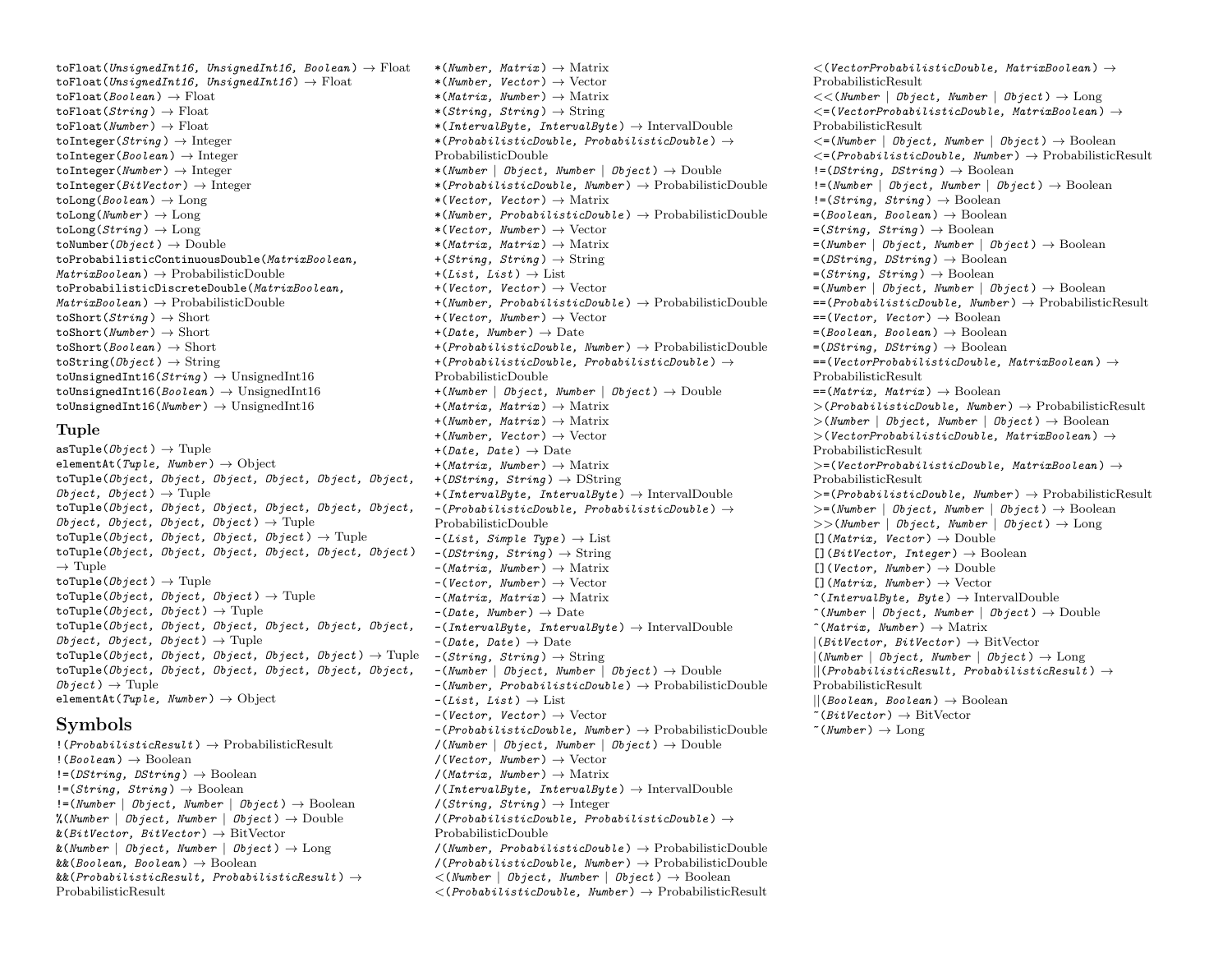## **Handlers**

#### Data Handlers

BITVECTOR BOOLEAN BYTE BYTEBUFFER COUNTPARTIALAGGREGATE DATE DOCUMENT DOUBLE DSTRING **ENDTIMESTAMP** FLOAT INTEGER INTERVALDOUBLE KEYVALUEOBJECT LIST LIST BOOLEAN LIST\_BYTE LIST CHAR LIST DATE LIST DOUBLE LIST FLOAT

#### AVGSUMPARTIALAGGREGATE LIST LIST LIST LONG LIST\_SHORT LIST\_STRING LIST TUPLE LONG MATRIX MULTI\_VALUE MV NTUPLE OBJECT PROBABILISTICDOUBLE PROBABILISTICTUPLE SHORT STARTTIMESTAMP STARTTIMESTAMPSTRING STRING TIMESTAMP TUPLE UNSIGNEDINT16 VECTOR

#### Protocol Handlers

LIST INTEGER

| BSON             | ODYSSEUS              |
|------------------|-----------------------|
| CSV              | ODYSSEUSMARKER        |
| DOCUMENT         | SIMPLEBYTEBUFFER      |
| JSON.            | SIMPLECSV             |
| L.TNE            | <b>STZERYTERUFFER</b> |
| MARKERRYTERUFFER | SVM                   |
| NONE.            | TEXT                  |
|                  |                       |

#### Transport Handlers

| DIRECTORY               | TCPCLIENT1       |
|-------------------------|------------------|
| FILE                    | <b>TCPSERVER</b> |
| NONBLOCKINGTCP          | TCPSERVER1       |
| PLANMODIFICATIONWATCHER | TCPSERVER2       |
| SIMPLEUDPRECEIVE        | TTMER.           |
| TCP                     | UDPCLIENT        |
| TCPCLIENT               | <b>UDPSERVER</b> |
|                         |                  |

## Odysseus Script

#### Commands

RELATIONALELEMENTPARTIALAGGREGATE<br>------#INCLUDE #INPUT ACQUERY ACTIVATEREWRITERULE ADDQUERY BEGIN BUFFERPLACEMENT CONFIG CREATE KV STORE DEACTIVATEREWRITERULE DEFINE DOADAPT **DODISTRIBUTE** DOQUERYSHARING DOREWRITE DROPALLQUERIES DROPALLSINKS DROPPROCEDURE DROP KV STORE ELSE END **ENDIF** ENDL00P EVAL EXECUTE IF IFDEF IFNDEF IFSRCDEF IFSRCNDEF LOGIN LOGOUT LOOP MAXSHEDDINGFACTOR MDASTORE DROP MDASTORE INIT METADATA Constants AWT.TOOLKIT CHEATSHEET ECLIPSE.APPLICATION ECLIPSE.COMMANDS ECLIPSE.HOME.LOCATION ECLIPSE.P2.DATA.AREA ECLIPSE.P2.PROFILE ECLIPSE.PRODUCT ECLIPSE.STARTTIME ECLIPSE.STATESAVEDELAYINTERVAL EQUINOX.USE.DS FILE.ENCODING FILE.ENCODING.PKG

FILE.SEPARATOR

NO METADATA ODYSSEUS PARAM OPTIMIZE PREDICATES PARSER PARTIALQUERY PLANGENERATIONMETHOD PRETRANSFORM PRINT PROCEDURE QNAME QPARAM QPRIORITY **QUERY** RECOVERYCONFIGURATION RELOADFROMLOG REMOVEQUERY REQUIRED RESETUPDATESITE RESUMEONERROR RESUMEQUERY RUNCOMMAND RUNQUERY SCHEDULER SLEEP STARTQUERIES **STARTQUERY** STARTSCHEDULER STOPQUERIES **STOPQUERY STOPSCHEDULER** SUSPENDQUERY TRAFOOPTION TRANSCFG UNDEF UPDATE UPDATESITE UPTO WAITFORQUERY

GOSH.ARGS JAVA.AWT.GRAPHICSENV JAVA.AWT.PRINTERJOB JAVA.CLASS.PATH JAVA.CLASS.VERSION JAVA.ENDORSED.DIRS JAVA.EXT.DIRS JAVA.HOME JAVA.IO.TMPDIR JAVA.LIBRARY.PATH JAVA.RUNTIME.NAME JAVA.RUNTIME.VERSION JAVA.SPECIFICATION.NAME JAVA.SPECIFICATION.VENDOR JAVA.SPECIFICATION.VERSION JAVA.VENDOR JAVA.VENDOR.URL JAVA.VENDOR.URL.BUG JAVA.VERSION JAVA.VM.INFO JAVA.VM.NAME JAVA.VM.SPECIFICATION.NAME JAVA.VM.SPECIFICATION.VENDOR JAVA.VM.SPECIFICATION.VERSION JAVA.VM.VENDOR JAVA.VM.VERSION LINE.SEPARATOR LOG4J.CONFIGURATION ORG.ECLIPSE.UPDATE.RECONCILE ORG.OSGI.FRAMEWORK.EXECUTIONENVIRONMENT ORG.OSGI.FRAMEWORK.LANGUAGE ORG.OSGI.FRAMEWORK.OS.NAME ORG.OSGI.FRAMEWORK.OS.VERSION ORG.OSGI.FRAMEWORK.PROCESSOR ORG.OSGI.FRAMEWORK.SYSTEM.CAPABILITIES ORG.OSGI.FRAMEWORK.SYSTEM.PACKAGES ORG.OSGI.FRAMEWORK.UUID ORG.OSGI.FRAMEWORK.VENDOR ORG.OSGI.FRAMEWORK.VERSION ORG.OSGI.SUPPORTS.FRAMEWORK.EXTENSION ORG.OSGI.SUPPORTS.FRAMEWORK.FRAGMENT ORG.OSGI.SUPPORTS.FRAMEWORK.REQUIREBUNDLE OS.ARCH OS.NAME OS.VERSION OSGI.ARCH OSGI.BUNDLES OSGI.BUNDLES.DEFAULTSTARTLEVEL OSGI.COMPATIBILITY.BOOTDELEGATION OSGI.CONFIGURATION.AREA OSGI.FRAMEWORK OSGI.FRAMEWORK.EXTENSIONS OSGI.FRAMEWORK.SHAPE OSGI.FRAMEWORK.USESYSTEMPROPERTIES OSGI.FRAMEWORKCLASSPATH OSGI.INSTALL.AREA OSGI.LOGFILE